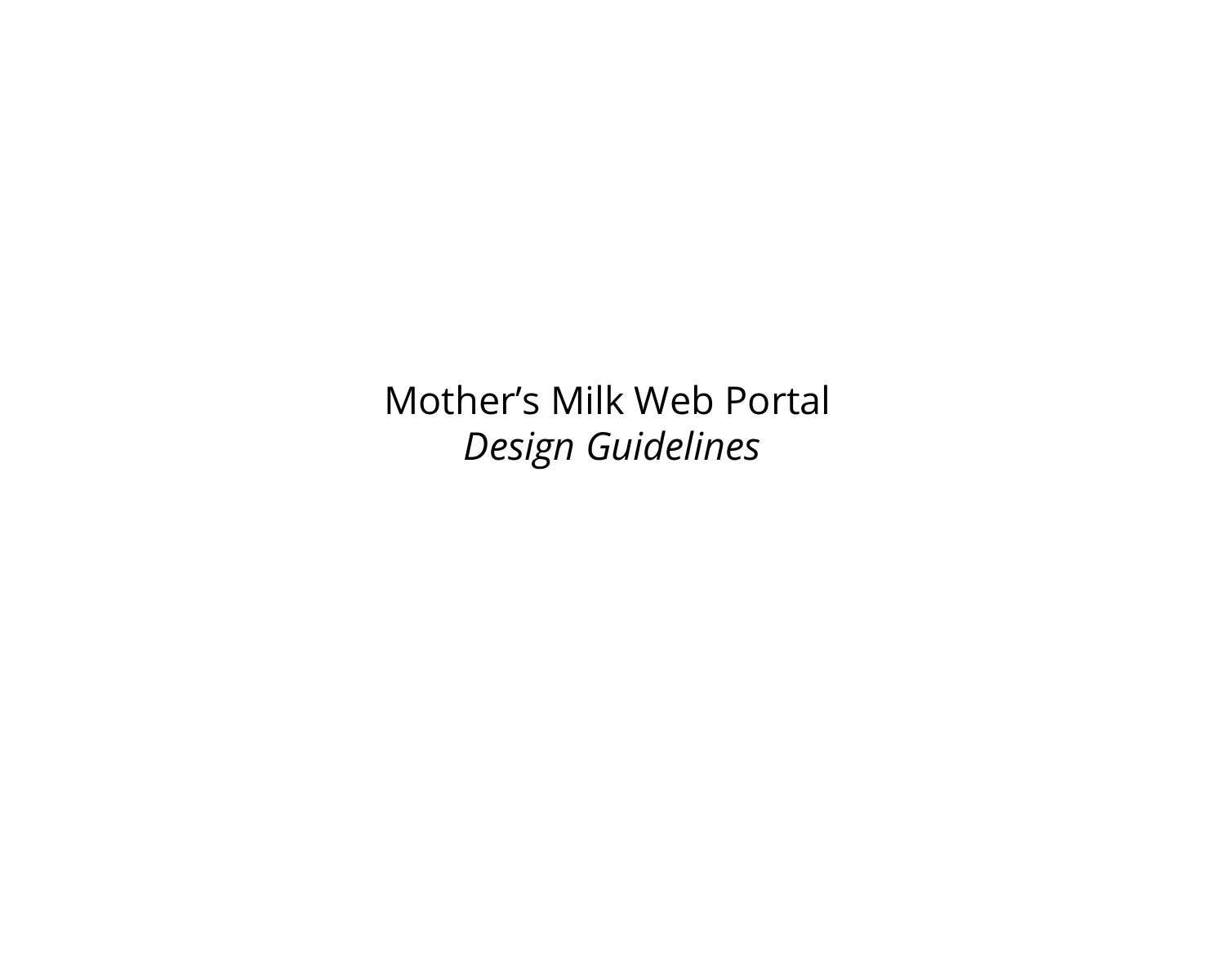Verified Green Text Color: #3d9b2a Denied Red Text Color: #ed3129

### Design Hex Color Codes

|                          | <b>IT Admin Site Map</b>                                                                        |                                                                                                                                                                                                                                        |                                                                                                                   |                                  |                             | Nurse Admin Site Map                                                   |                                                                                                                                                                                                                                        |                                                                                           |       |  |
|--------------------------|-------------------------------------------------------------------------------------------------|----------------------------------------------------------------------------------------------------------------------------------------------------------------------------------------------------------------------------------------|-------------------------------------------------------------------------------------------------------------------|----------------------------------|-----------------------------|------------------------------------------------------------------------|----------------------------------------------------------------------------------------------------------------------------------------------------------------------------------------------------------------------------------------|-------------------------------------------------------------------------------------------|-------|--|
| <b>Home</b> (Dashboard)  | <b>Tables</b><br>ADT Log Table<br>$--$<br><b>Baby Table</b><br>Patient ID Table<br>Patient Info | <b>Reports</b><br>Overview<br>Verifications<br><b>Correct Feedings</b><br><b>Denied Feedings</b><br>Overridden Feedings<br>Graph Overview<br><b>Staff Reports</b><br>Full Staff Report<br><b>Individual Staff Report</b>               | <b>User MGMT</b><br>View & Manage Users<br>IT Admin<br>IT Staff<br>Murse Admin<br><b>Nurse Staff</b><br>Add Users | <b>Settings</b><br>Reset Gateway | <b>Home</b> (Dashboard)     | <b>Tables</b><br><b>Baby Table</b><br>Patient ID Table<br>Patient Info | <b>Reports</b><br>Overview<br>Verifications<br><b>Correct Feedings</b><br><b>Denied Feedings</b><br>Overridden Feedings<br>Graph Overview<br><b>Staff Reports</b><br><b>Full Staff Report</b><br><b>Individual Staff Report</b>        | <b>User MGMT</b><br>View & Manage Users<br>Murse Admin<br><b>Nurse Staff</b><br>Add Users | $--$  |  |
| <b>IT Staff Site Map</b> |                                                                                                 |                                                                                                                                                                                                                                        |                                                                                                                   |                                  | <b>Nurse Staff Site Map</b> |                                                                        |                                                                                                                                                                                                                                        |                                                                                           |       |  |
| Home (Dashboard)         | <b>Tables</b><br>ADT Log Table<br>$- -$<br>Baby Table<br>Patient ID Table<br>Patient Info       | <b>Reports</b><br>Overview<br>Verifications<br><b>Correct Feedings</b><br><b>Denied Feedings</b><br>Overridden Feedings<br><b>Graph Overview</b><br><b>Staff Reports</b><br><b>Full Staff Report</b><br><b>Individual Staff Report</b> | <b>User MGMT</b><br>View & Manage Users<br>IT Admin<br>IT Staff<br>Murse Admin<br>Nurse Staff<br>Add Users        | $\sim$<br>$--$                   | <b>Home</b> (Dashboard)     | <b>Tables</b><br><b>Baby Table</b><br>Patient ID Table<br>Patient Info | <b>Reports</b><br>Overview<br>Verifications<br><b>Correct Feedings</b><br><b>Denied Feedings</b><br>Overridden Feedings<br><b>Graph Overview</b><br><b>Staff Reports</b><br><b>Full Staff Report</b><br><b>Individual Staff Report</b> | --<br>$- -$                                                                               | $- -$ |  |



Light Blue BG Color: #edf7fb



Table Light Blue Row Color: #f6fbfd

### User Role Hiearchy

### KEY

**Highest - IT Admin Second - IT Staff Third - Nurse Admin Fourth - Nurse Staff**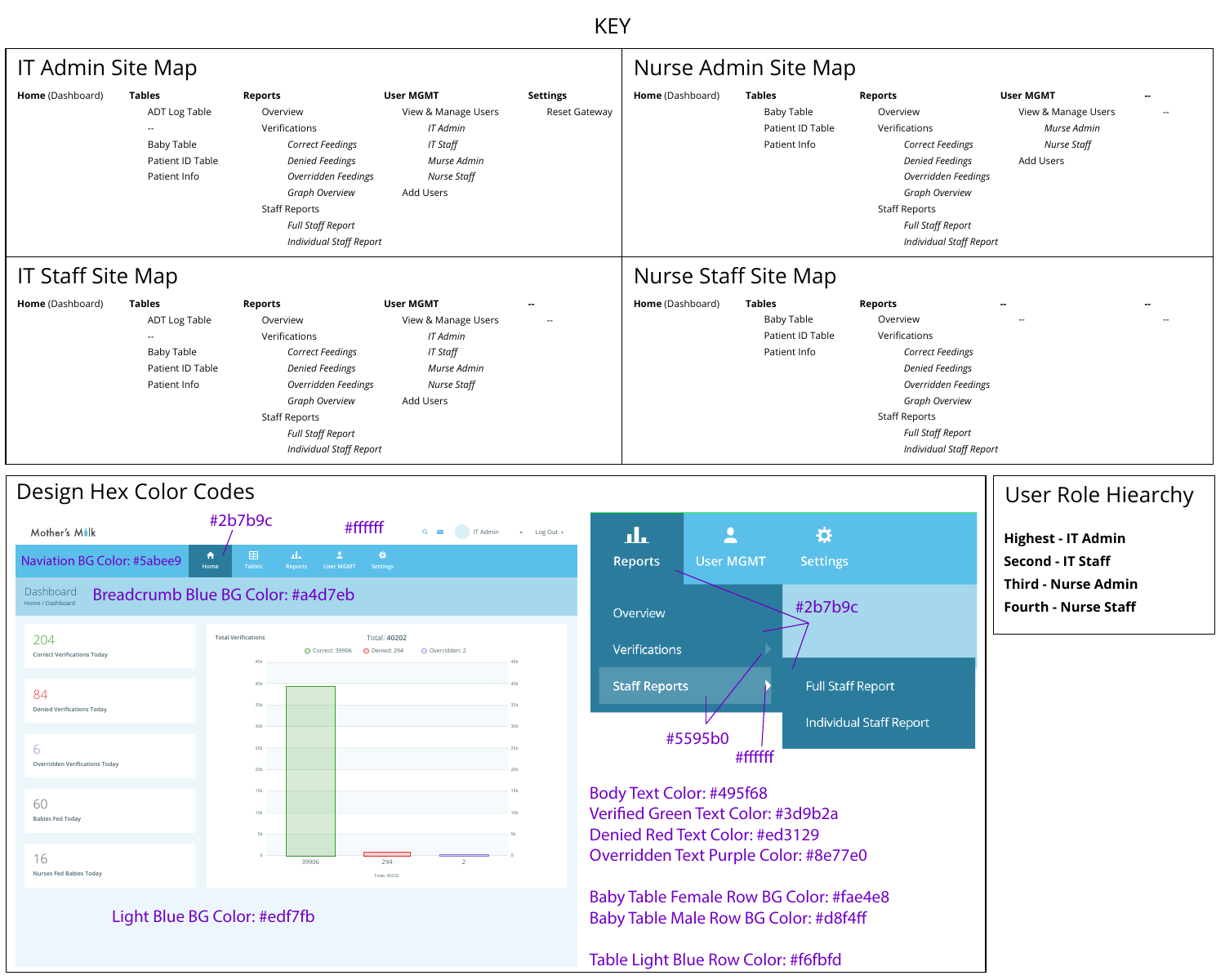| $\Omega$<br>$\checkmark$ | <b>IT Admin</b><br>Log Out ><br>$\mathcal{L}_{\text{max}}$ , where $\mathcal{L}_{\text{max}}$ |  |
|--------------------------|-----------------------------------------------------------------------------------------------|--|
|                          |                                                                                               |  |
|                          |                                                                                               |  |
|                          |                                                                                               |  |
|                          |                                                                                               |  |
| O Overridden: 2          | 45k                                                                                           |  |
|                          | 40k                                                                                           |  |
|                          | 35k                                                                                           |  |
|                          |                                                                                               |  |
|                          | 30k                                                                                           |  |
|                          | 25k                                                                                           |  |
|                          | 20k                                                                                           |  |
|                          | 15k                                                                                           |  |
|                          | 10k                                                                                           |  |
|                          | $5\mathsf{k}$                                                                                 |  |
| $\overline{2}$           | $\overline{0}$                                                                                |  |



Home / Dashboard

|           | <b>A</b><br>Home | 目<br><b>Tables</b> | ᅟᆚᇿ<br><b>Reports</b> | <b>STATE</b><br><b>User MGMT</b> | <b>ROHI</b><br><b>Settings</b> |  |
|-----------|------------------|--------------------|-----------------------|----------------------------------|--------------------------------|--|
| Dashboard |                  |                    |                       |                                  |                                |  |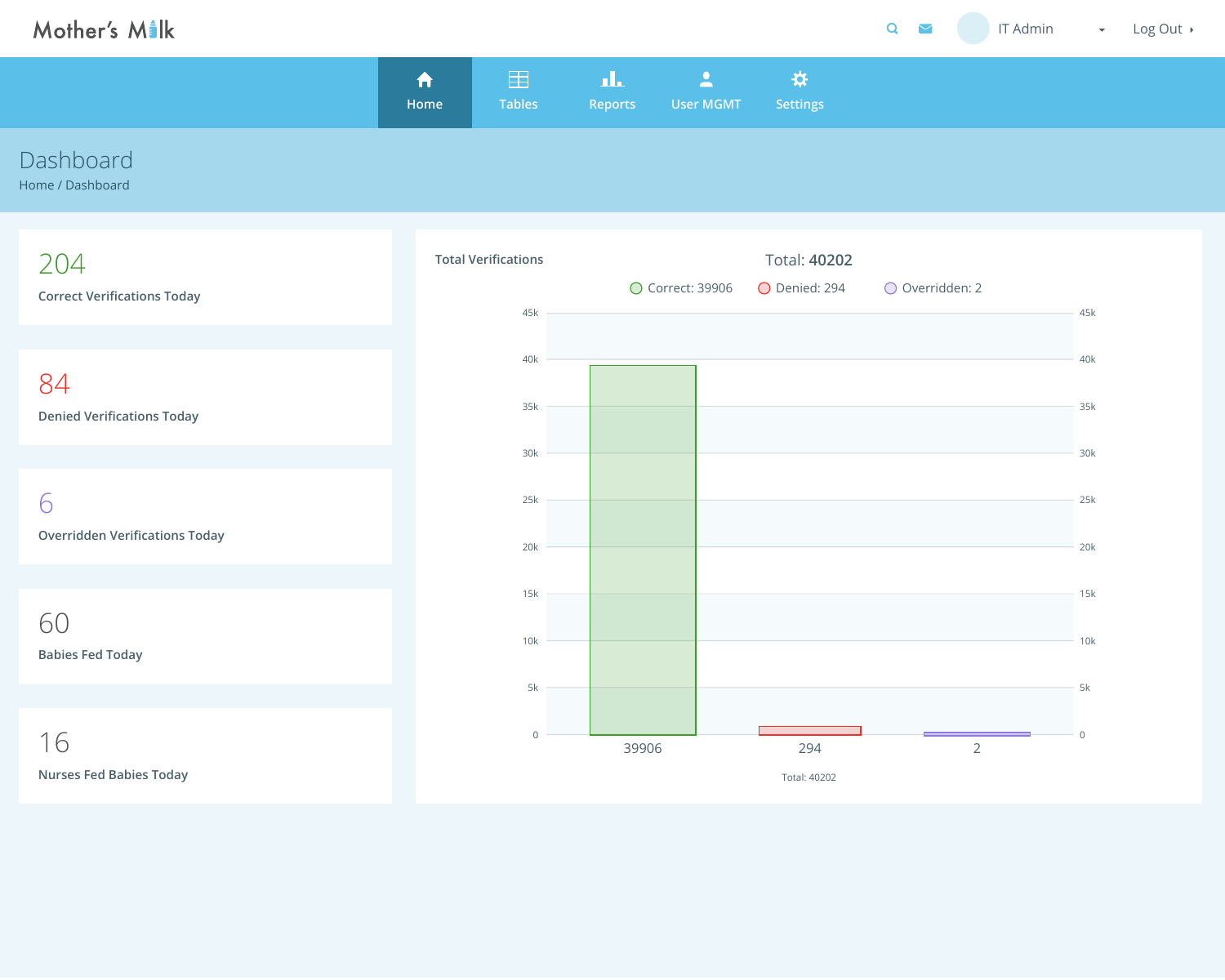| Mother's Milk                                                             |                  |                          |                                                       |                                              | $\overline{Q}$<br><b>IT Admin</b> | Log Out ><br>$\blacktriangledown$ |  |
|---------------------------------------------------------------------------|------------------|--------------------------|-------------------------------------------------------|----------------------------------------------|-----------------------------------|-----------------------------------|--|
|                                                                           |                  | $\blacktriangle$<br>Home | 田<br>ala<br><b>Tables</b><br><b>Reports</b>           | $\overline{\phantom{a}}$<br><b>User MGMT</b> | ☆<br><b>Settings</b>              |                                   |  |
| <b>Baby Table</b><br>Home / Tables / Baby Table                           |                  |                          | <b>ADT Log Table</b>                                  |                                              |                                   |                                   |  |
| <b>Baby Table</b><br>Show $\begin{pmatrix} 10 \\ + \end{pmatrix}$ entries |                  |                          | <b>Baby Table</b><br>Patient ID Table<br>Patient Info |                                              | Search:                           |                                   |  |
| <b>MRN</b>                                                                | <b>Baby Name</b> | Sex                      | <b>DOB</b>                                            | <b>Mother's MRN</b>                          | <b>Admission Date</b>             | <b>ECD</b>                        |  |
| 1338593                                                                   | Lee, Cheryl      | Female                   | 04-23-2015                                            | 1325663                                      | $4 - 1 - 2015$                    | 133446358                         |  |
| ######                                                                    | Last, First      | Male                     | mm-dd-yyyy                                            | #######                                      | mm-dd-yyyy                        | #########                         |  |
| ######                                                                    | Last, First      | Male                     | mm-dd-yyyy                                            | #######                                      | mm-dd-yyyy                        | #########                         |  |
| ######                                                                    | Last, First      | Male                     | mm-dd-yyyy                                            | #######                                      | mm-dd-yyyy                        | #########                         |  |
| ######                                                                    | Last, First      | Male                     | mm-dd-yyyy                                            | #######                                      | mm-dd-yyyy                        | #########                         |  |
| ######                                                                    | Last, First      | Male                     | mm-dd-yyyy                                            | #######                                      | mm-dd-yyyy                        | #########                         |  |
| ######                                                                    | Last, First      | Male                     | mm-dd-yyyy                                            | #######                                      | mm-dd-yyyy                        | #########                         |  |
| ######                                                                    | Last, First      | Male                     | mm-dd-yyyy                                            | #######                                      | mm-dd-yyyy                        | ##########                        |  |
| ######                                                                    | Last, First      | Male                     | mm-dd-yyyy                                            | #######                                      | mm-dd-yyyy                        | #########                         |  |
| ######                                                                    | Last, First      | Male                     | mm-dd-yyyy                                            | #######                                      | mm-dd-yyyy                        | ##########                        |  |
| <b>MRN</b>                                                                | <b>Baby Name</b> | Sex                      | <b>DOB</b>                                            | <b>Mother's MRN</b>                          | <b>Admission Date</b>             | ECD                               |  |
| Showing 1 to 10 of 57 entries                                             |                  |                          |                                                       |                                              | 1 2 3 4 5 6 Next<br>Previous      |                                   |  |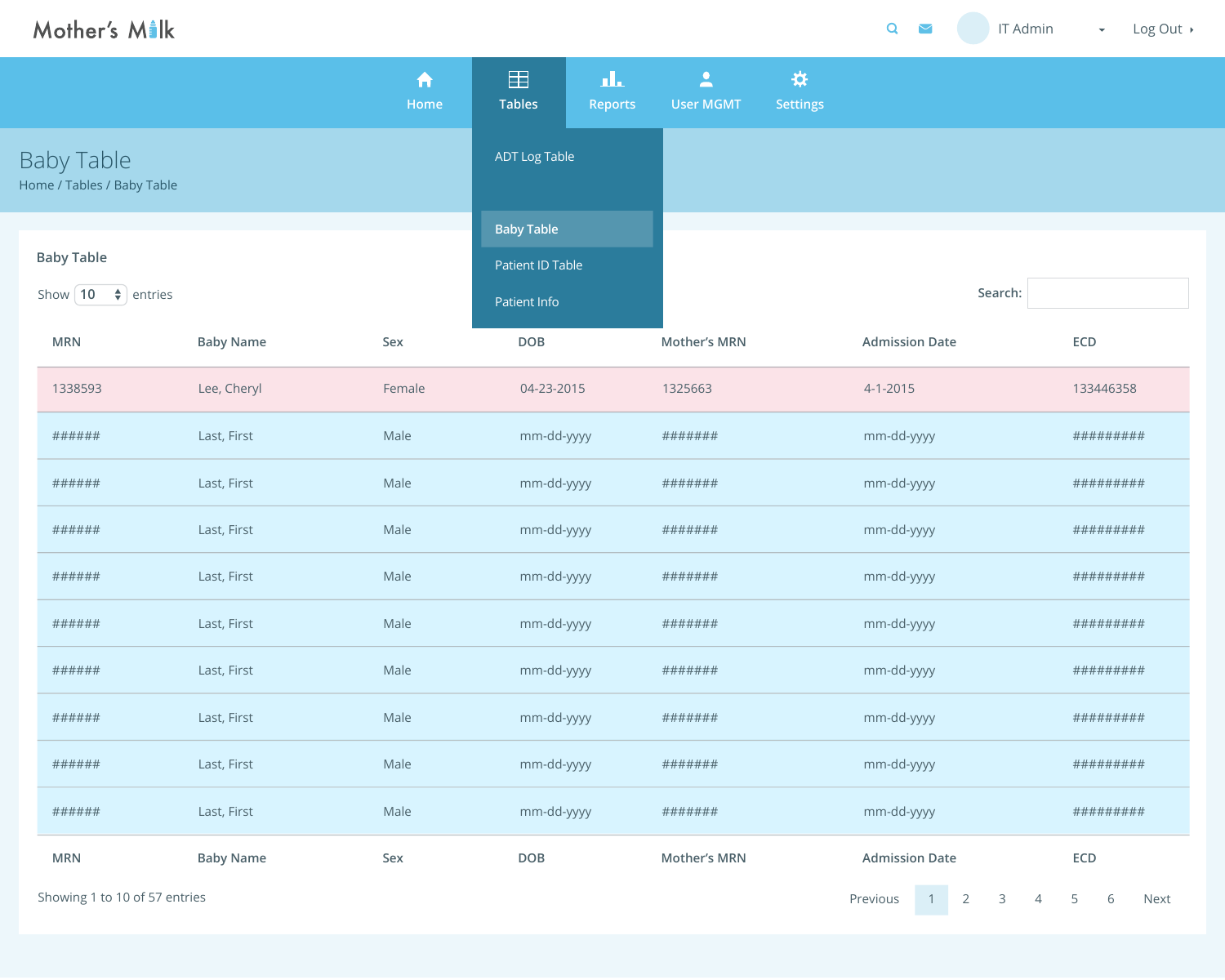| Mother's Malk                                        |                                                      |             |                  |                         |                       |                                              | Q                    | $\geq$ | IT Admin                                | $\blacktriangledown$ | Log Out ▶ |
|------------------------------------------------------|------------------------------------------------------|-------------|------------------|-------------------------|-----------------------|----------------------------------------------|----------------------|--------|-----------------------------------------|----------------------|-----------|
|                                                      |                                                      |             | A<br>Home        | 噩<br><b>Tables</b>      | ala<br><b>Reports</b> | $\overline{\phantom{a}}$<br><b>User MGMT</b> | ☆<br><b>Settings</b> |        |                                         |                      |           |
|                                                      | Patient ID Table<br>Home / Tables / Patient ID Table |             |                  | <b>ADT Log Table</b>    |                       |                                              |                      |        |                                         |                      |           |
|                                                      |                                                      |             |                  | <b>Baby Table</b>       |                       |                                              |                      |        |                                         |                      |           |
| <b>Patient ID Table</b>                              |                                                      |             |                  | <b>Patient ID Table</b> |                       |                                              |                      |        |                                         |                      |           |
| Show $\begin{pmatrix} 10 \\ + \end{pmatrix}$ entries |                                                      |             |                  | Patient Info            |                       |                                              |                      |        | Search:                                 |                      |           |
| ID                                                   | <b>External ID</b>                                   | Internal ID | <b>Baby Name</b> | <b>DOB</b>              | Sex                   | <b>Account #</b>                             | Mother's ID          |        | <b>Message Time</b>                     | <b>Notes</b>         |           |
| #####                                                | ##########                                           | ######      | First Last Name  | 01/30/2015              | Sex                   | #########                                    | ######               |        | 01/30/2015 - 00:00:00                   | $\sim$ $-$           |           |
| #####                                                | ##########                                           | ######      | First Last Name  | 01/30/2015              | Sex                   | #########                                    | ######               |        | $01/30/2015 - 00:00:00$ --              |                      |           |
| #####                                                | ##########                                           | ######      | First Last Name  | 01/30/2015              | Sex                   | #########                                    | ######               |        | $01/30/2015 - 00:00:00$ --              |                      |           |
| #####                                                | ##########                                           | ######      | First Last Name  | 01/30/2015              | Sex                   | #########                                    | ######               |        | 01/30/2015 - 00:00:00                   | $\sim$ $ -$          |           |
| #####                                                | ##########                                           | ######      | First Last Name  | 01/30/2015              | Sex                   | #########                                    | ######               |        | 01/30/2015 - 00:00:00                   | $\sim$ $ \sim$       |           |
| #####                                                | ##########                                           | ######      | First Last Name  | 01/30/2015              | Sex                   | #########                                    | ######               |        | 01/30/2015 - 00:00:00                   | $\sim$ $-$           |           |
| #####                                                | ##########                                           | ######      | First Last Name  | 01/30/2015              | Sex                   | #########                                    | ######               |        | 01/30/2015 - 00:00:00                   | $\sim$ $-$           |           |
| #####                                                | ##########                                           | ######      | First Last Name  | 01/30/2015              | Sex                   | #########                                    | ######               |        | 01/30/2015 - 00:00:00                   | $\sim$ $-$           |           |
| #####                                                | ##########                                           | ######      | First Last Name  | 01/30/2015              | Sex                   | #########                                    | ######               |        | 01/30/2015 - 00:00:00                   | $\sim$ $-$           |           |
| #####                                                | ##########                                           | ######      | First Last Name  | 01/30/2015              | Sex                   | #########                                    | ######               |        | 01/30/2015 - 00:00:00                   | $\sim$ $ \sim$       |           |
| ID                                                   | <b>External ID</b>                                   | Internal ID | <b>Baby Name</b> | <b>DOB</b>              | Sex                   | Account #                                    | Mother's ID          |        | <b>Message Time</b>                     | <b>Notes</b>         |           |
|                                                      | Showing 1 to 10 of 57 entries                        |             |                  |                         |                       |                                              | Previous             | 1      | $\overline{2}$<br>$\overline{3}$<br>4 5 | 6                    | Next      |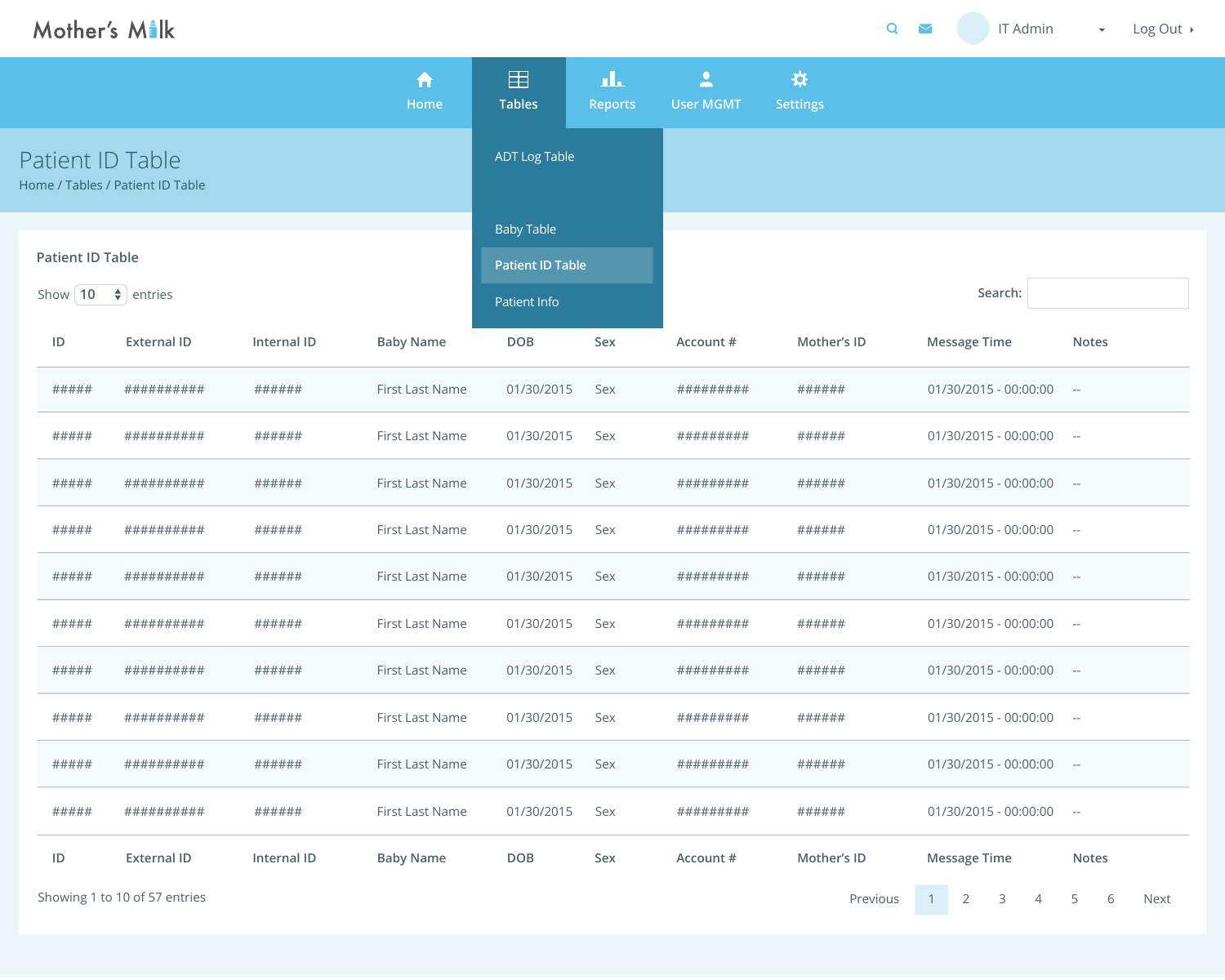| $\overline{Q}$<br><b>IT Admin</b><br>$\blacktriangleright$<br>Log Out ><br>$\mathcal{L}_{\mathcal{A}}$ . |  |
|----------------------------------------------------------------------------------------------------------|--|
|                                                                                                          |  |
|                                                                                                          |  |
|                                                                                                          |  |

# Mother's Milk

|                                                   |                          | A<br>Home             | $\equiv$<br><b>Tables</b>                                    | ᅟᆚ<br><b>Reports</b>    | $\overline{\phantom{a}}$<br><b>User MGMT</b> | ☆<br><b>Settings</b>   |                       |              |
|---------------------------------------------------|--------------------------|-----------------------|--------------------------------------------------------------|-------------------------|----------------------------------------------|------------------------|-----------------------|--------------|
| Patient Info<br>Home / Tables / Patient Info      |                          |                       | <b>ADT Log Table</b>                                         |                         |                                              |                        |                       |              |
| <b>Patient Info</b><br>Show   10 $\div$   entries |                          |                       | <b>Baby Table</b><br>Patient ID Table<br><b>Patient Info</b> |                         |                                              |                        | Search:               |              |
| ID                                                | <b>Assigned Location</b> | <b>Prior Location</b> |                                                              | <b>Hospital Service</b> |                                              | <b>Admit Date/Time</b> | <b>Message Time</b>   | <b>Notes</b> |
| #####                                             | <b>Location AA</b>       | <b>Location BB</b>    | CCC                                                          |                         |                                              | 01/30/2015 - 00:00:00  | 01/30/2015 - 00:00:00 | $--$         |
| #####                                             | <b>Location AA</b>       | <b>Location BB</b>    | CCC                                                          |                         |                                              | 01/30/2015 - 00:00:00  | 01/30/2015 - 00:00:00 | $\sim$ $-$   |
| #####                                             | <b>Location AA</b>       | <b>Location BB</b>    | <b>CCC</b>                                                   |                         |                                              | 01/30/2015 - 00:00:00  | 01/30/2015 - 00:00:00 | $\sim$ $-$   |
| #####                                             | <b>Location AA</b>       | <b>Location BB</b>    | CCC                                                          |                         |                                              | 01/30/2015 - 00:00:00  | 01/30/2015 - 00:00:00 | $--$         |
| #####                                             | <b>Location AA</b>       | <b>Location BB</b>    | CCC                                                          |                         |                                              | 01/30/2015 - 00:00:00  | 01/30/2015 - 00:00:00 | $--$         |
| #####                                             | <b>Location AA</b>       | <b>Location BB</b>    | CCC                                                          |                         |                                              | 01/30/2015 - 00:00:00  | 01/30/2015 - 00:00:00 | $\sim$ $-$   |
| #####                                             | <b>Location AA</b>       | <b>Location BB</b>    | CCC                                                          |                         |                                              | 01/30/2015 - 00:00:00  | 01/30/2015 - 00:00:00 | $--$         |
| #####                                             | <b>Location AA</b>       | <b>Location BB</b>    | CCC                                                          |                         |                                              | 01/30/2015 - 00:00:00  | 01/30/2015 - 00:00:00 | $\sim$ $-$   |
| #####                                             | <b>Location AA</b>       | <b>Location BB</b>    | CCC                                                          |                         |                                              | 01/30/2015 - 00:00:00  | 01/30/2015 - 00:00:00 | $\sim$ $-$   |
| #####                                             | <b>Location AA</b>       | <b>Location BB</b>    | CCC                                                          |                         |                                              | 01/30/2015 - 00:00:00  | 01/30/2015 - 00:00:00 | $- -$        |
| ID                                                | <b>Assigned Location</b> | <b>Prior Location</b> |                                                              | <b>Hospital Service</b> |                                              | <b>Admit Date/Time</b> | <b>Message Time</b>   | <b>Notes</b> |

Showing 1 to 10 of 57 entries Pre

| Search:               |              |
|-----------------------|--------------|
| <b>Message Time</b>   | <b>Notes</b> |
| 01/30/2015 - 00:00:00 |              |

| 01/30/2015 - 00:00:00   | -- |
|-------------------------|----|
| $01/30/2015 - 00:00:00$ | -- |

| $01/30/2015 - 00:00:00$ | -- |
|-------------------------|----|

| <b>Message Time</b> |  |               |                |   | <b>Notes</b> |    |             |
|---------------------|--|---------------|----------------|---|--------------|----|-------------|
| evious              |  | $\mathcal{P}$ | $\overline{3}$ | 4 | $5 -$        | h. | <b>Next</b> |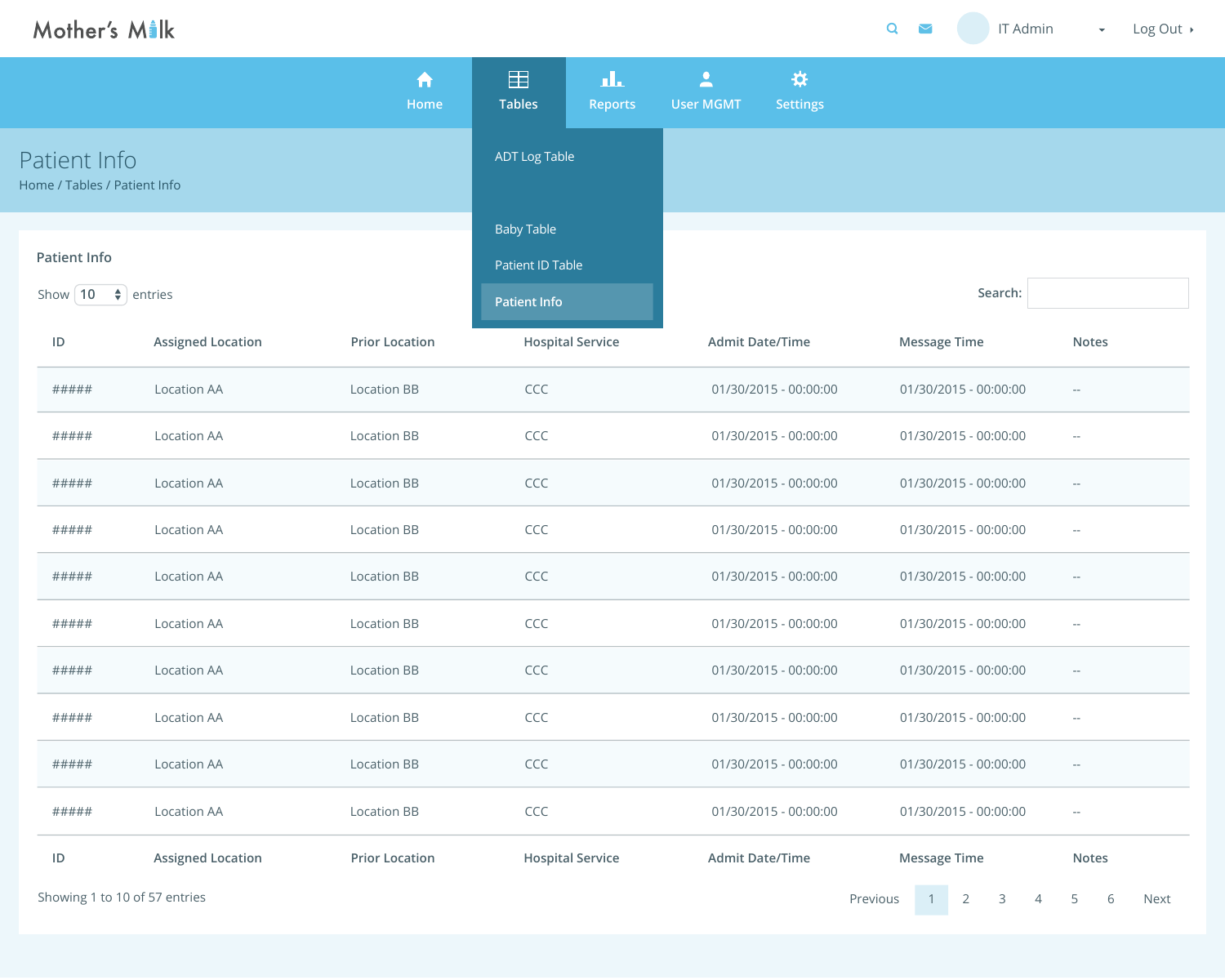| Mother's Milk                             |                     |                                   |                           |                                              |                      | $\mathbf Q$<br><b>IT Admin</b>             | Log Out $\rightarrow$<br>$\blacktriangledown$ |  |
|-------------------------------------------|---------------------|-----------------------------------|---------------------------|----------------------------------------------|----------------------|--------------------------------------------|-----------------------------------------------|--|
|                                           | $\bigwedge$<br>Home | 田<br><b>Tables</b>                | ᅟᆚ<br><b>Reports</b>      | $\overline{\phantom{a}}$<br><b>User MGMT</b> | ☆<br><b>Settings</b> |                                            |                                               |  |
| Overview<br>Home / Reports / Overview     |                     |                                   | Overview<br>Verifications |                                              |                      |                                            |                                               |  |
| 204<br><b>Correct Verifications Today</b> | 84                  | <b>Denied Verifications Today</b> | <b>Staff Reports</b>      |                                              |                      | 6<br><b>Overridden Verifications Today</b> |                                               |  |
| 16<br><b>Nurses Fed Babies Today</b>      | 60                  | <b>Babies Fed Today</b>           |                           |                                              |                      |                                            |                                               |  |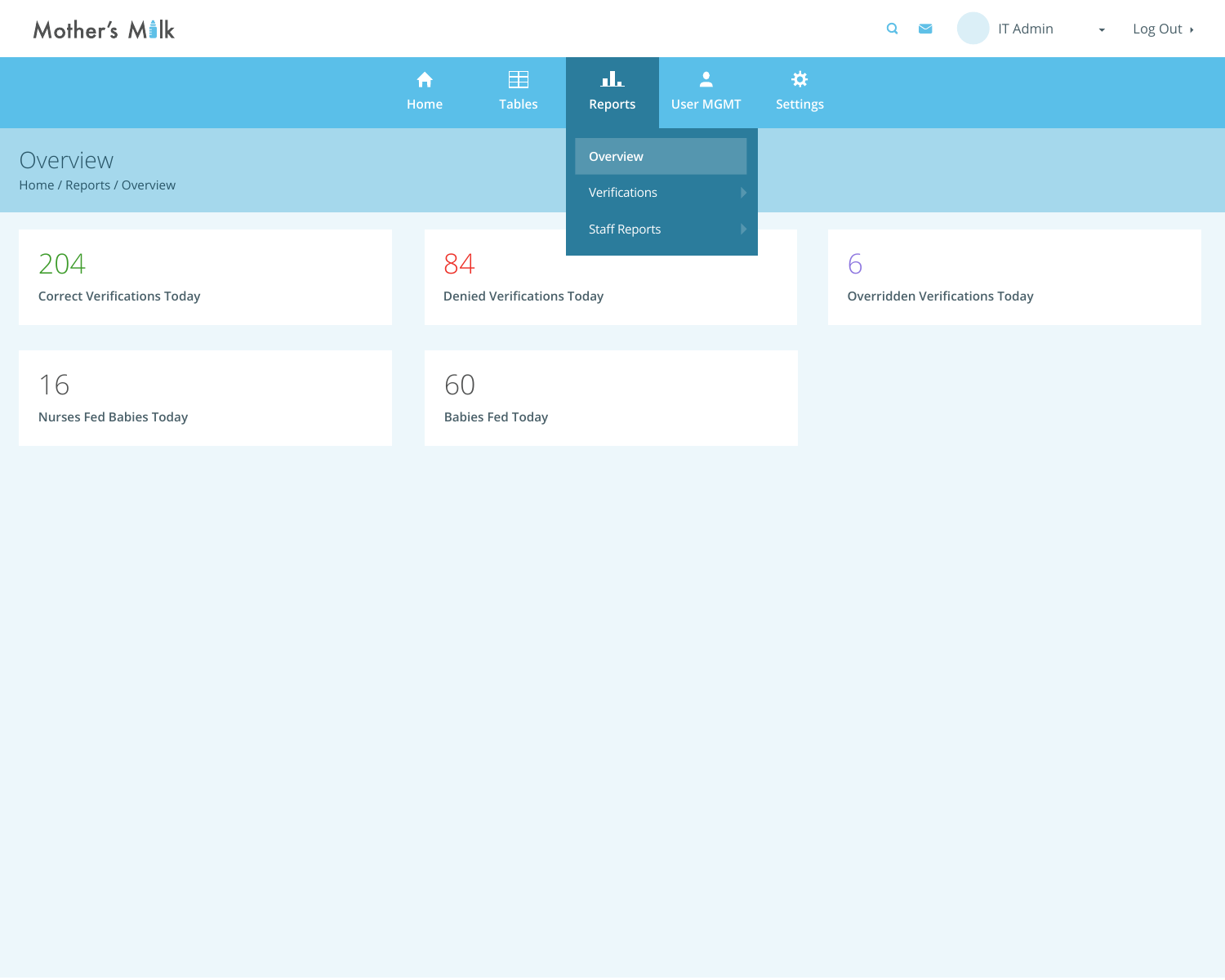| Mother's Milk                                                                                                                                                                                                            |                |                  |                      |                    |                                  |                                                                                          |                         | Q<br>$\blacktriangledown$ | <b>IT Admin</b>          | Log Out<br>$\blacktriangledown$                |
|--------------------------------------------------------------------------------------------------------------------------------------------------------------------------------------------------------------------------|----------------|------------------|----------------------|--------------------|----------------------------------|------------------------------------------------------------------------------------------|-------------------------|---------------------------|--------------------------|------------------------------------------------|
|                                                                                                                                                                                                                          |                |                  | A<br>Home            | 田<br><b>Tables</b> | ıĿ<br><b>Reports</b>             | $\mathbf{L}$<br><b>User MGMT</b>                                                         | ☆<br><b>Settings</b>    |                           |                          |                                                |
| <b>Correct Feedings</b><br>Home / Reports / Verifications / Correct Feedings                                                                                                                                             |                |                  |                      |                    | Overview<br><b>Verifications</b> |                                                                                          | <b>Correct Feedings</b> |                           |                          |                                                |
| <b>Correct Feedings</b> / Denied Feedings / Overridden Feedings / Overview Graph<br>○ Yesterday<br>Show $ 10 $<br>$\parallel \bigstar \parallel$ entries<br>$\bullet$ Week $\circ$ Month $\circ$ All<br>$\bigcirc$ Today |                |                  | <b>Staff Reports</b> |                    |                                  | <b>Denied Feedings</b><br><b>Overridden Feedings</b><br>Search:<br><b>Graph Overview</b> |                         |                           |                          |                                                |
| Badge #                                                                                                                                                                                                                  | Verification   | <b>Baby Name</b> | <b>MRN</b>           | <b>ECD</b>         | <b>Time Stamp</b>                |                                                                                          | <b>AD Login</b>         | <b>Staff</b>              | Entry #                  | <b>Notes</b>                                   |
| ##########                                                                                                                                                                                                               | <b>Correct</b> | Last, First      | #######              | #######            |                                  | 01/30/2015 - 00:00:00                                                                    | <b>AAAAAA</b>           | Nurse Name                | ##                       | $- -$                                          |
| ##########                                                                                                                                                                                                               | <b>Correct</b> | Last, First      | #######              | #######            |                                  | 01/30/2015 - 00:00:00                                                                    | <b>AAAAAA</b>           | Nurse Name                | ##                       | $- -$                                          |
| ##########                                                                                                                                                                                                               | <b>Correct</b> | Last, First      | #######              | #######            |                                  | 01/30/2015 - 00:00:00                                                                    | <b>AAAAAA</b>           | Nurse Name                | ##                       | $- -$                                          |
| ##########                                                                                                                                                                                                               | <b>Correct</b> | Last, First      | #######              | #######            |                                  | 01/30/2015 - 00:00:00                                                                    | <b>AAAAAA</b>           | Nurse Name                | ##                       | $\hspace{0.1mm}-\hspace{0.1mm}-\hspace{0.1mm}$ |
| ##########                                                                                                                                                                                                               | <b>Correct</b> | Last, First      | #######              | #######            |                                  | 01/30/2015 - 00:00:00                                                                    | <b>AAAAAA</b>           | <b>Nurse Name</b>         | ##                       | $- -$                                          |
| ##########                                                                                                                                                                                                               | <b>Correct</b> | Last, First      | #######              | #######            |                                  | 01/30/2015 - 00:00:00                                                                    | <b>AAAAAA</b>           | Nurse Name                | ##                       | $- -$                                          |
| ##########                                                                                                                                                                                                               | <b>Correct</b> | Last, First      | #######              | #######            |                                  | 01/30/2015 - 00:00:00                                                                    | <b>AAAAAA</b>           | Nurse Name                | ##                       | $\sim$ $-$                                     |
| ##########                                                                                                                                                                                                               | <b>Correct</b> | Last, First      | #######              | #######            |                                  | 01/30/2015 - 00:00:00                                                                    | <b>AAAAAA</b>           | Nurse Name                | ##                       | $- -$                                          |
| ##########                                                                                                                                                                                                               | <b>Correct</b> | Last, First      | #######              | #######            |                                  | 01/30/2015 - 00:00:00                                                                    | <b>AAAAAA</b>           | Nurse Name                | ##                       | $- -$                                          |
| ##########                                                                                                                                                                                                               | <b>Correct</b> | Last, First      | #######              | #######            |                                  | 01/30/2015 - 00:00:00                                                                    | <b>AAAAAA</b>           | Nurse Name                | ##                       | $- -$                                          |
| Badge #                                                                                                                                                                                                                  | Verification   | <b>Baby Name</b> | <b>MRN</b>           | ECD                | <b>Time Stamp</b>                |                                                                                          | <b>AD Login</b>         | <b>Staff</b>              | Entry #                  | <b>Notes</b>                                   |
| Showing 1 to 10 of 57 entries                                                                                                                                                                                            |                |                  |                      |                    |                                  |                                                                                          |                         | Previous<br>$1 -$         | $\overline{2}$<br>3<br>4 | 5<br>6<br>Next                                 |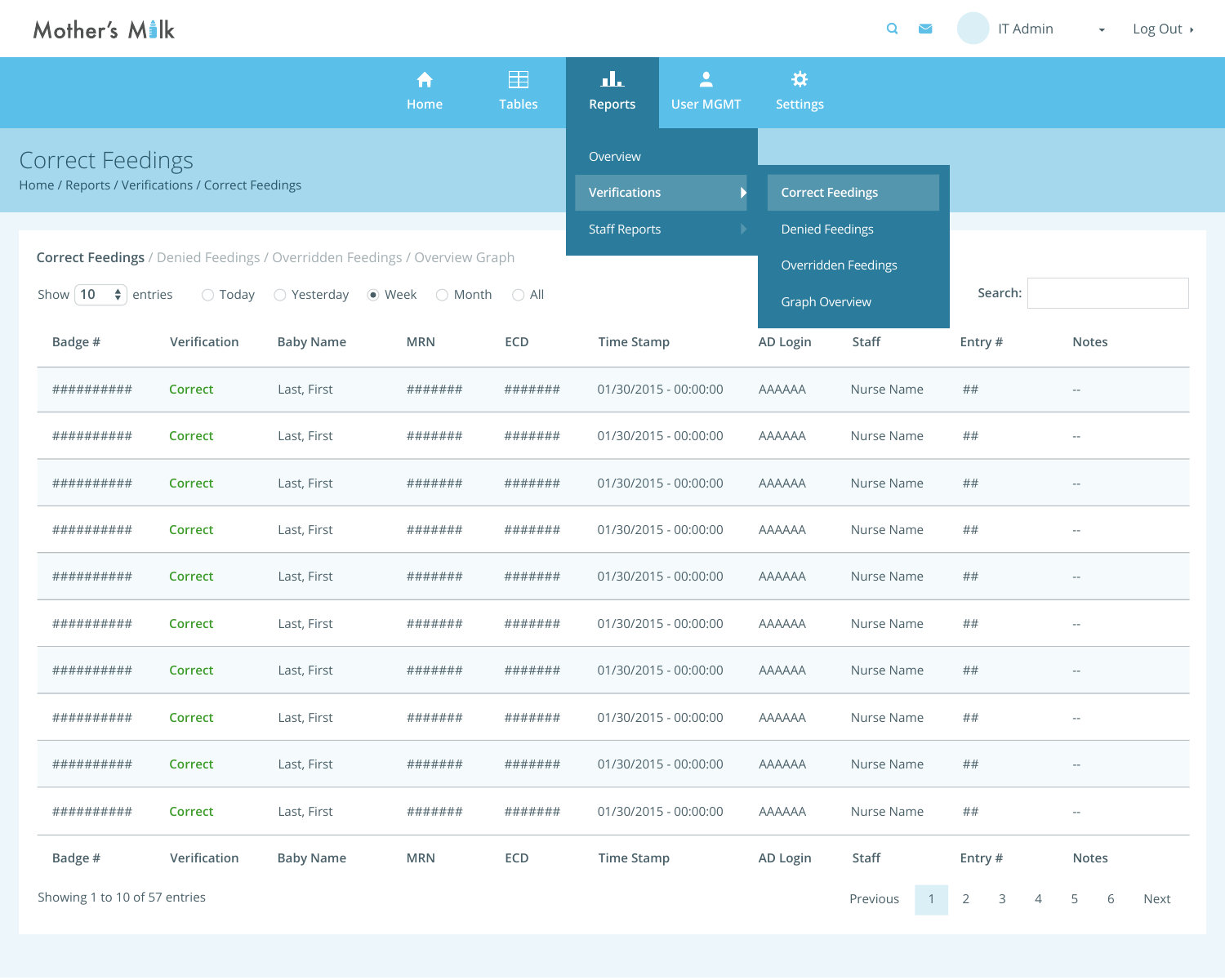| Mother's Malk                                                                                                                                                                          |               |                      |                     |                    |                                                                                          |                                              |                         | Q<br>$\blacktriangleright$         | <b>IT Admin</b>                       | $\blacktriangledown$ | Log Out ▶ |
|----------------------------------------------------------------------------------------------------------------------------------------------------------------------------------------|---------------|----------------------|---------------------|--------------------|------------------------------------------------------------------------------------------|----------------------------------------------|-------------------------|------------------------------------|---------------------------------------|----------------------|-----------|
|                                                                                                                                                                                        |               |                      | $\bigwedge$<br>Home | 田<br><b>Tables</b> | ıL<br><b>Reports</b>                                                                     | $\overline{\phantom{a}}$<br><b>User MGMT</b> | ☆<br><b>Settings</b>    |                                    |                                       |                      |           |
| Denied Feedings<br>Home / Reports / Verifications / Denied Feedings                                                                                                                    |               |                      |                     |                    | Overview<br><b>Verifications</b>                                                         |                                              | <b>Correct Feedings</b> |                                    |                                       |                      |           |
| Correct Feedings / Denied Feedings / Overridden Feedings / Overview Graph<br>Show   10 $\div$   entries<br>○ Yesterday<br>$\bullet$ Week $\circ$ Month $\circ$ All<br>$\bigcirc$ Today |               | <b>Staff Reports</b> |                     |                    | <b>Denied Feedings</b><br><b>Overridden Feedings</b><br>Search:<br><b>Graph Overview</b> |                                              |                         |                                    |                                       |                      |           |
| Badge #                                                                                                                                                                                | Verification  | <b>Baby Name</b>     | <b>MRN</b>          | <b>ECD</b>         | <b>Time Stamp</b>                                                                        |                                              | <b>AD Login</b>         | <b>Staff</b>                       | Entry #                               | <b>Notes</b>         |           |
| ##########                                                                                                                                                                             | <b>Denied</b> | Last, First          | #######             | #######            |                                                                                          | 01/30/2015 - 00:00:00                        | <b>AAAAAA</b>           | Nurse Name                         | ##                                    | Reason               |           |
| ##########                                                                                                                                                                             | <b>Denied</b> | Last, First          | #######             | #######            |                                                                                          | 01/30/2015 - 00:00:00                        | <b>AAAAAA</b>           | Nurse Name                         | ##                                    | Reason               |           |
| ##########                                                                                                                                                                             | <b>Denied</b> | Last, First          | #######             | #######            |                                                                                          | 01/30/2015 - 00:00:00                        | <b>AAAAAA</b>           | Nurse Name                         | ##                                    | Reason               |           |
| ##########                                                                                                                                                                             | <b>Denied</b> | Last, First          | #######             | #######            |                                                                                          | 01/30/2015 - 00:00:00                        | <b>AAAAAA</b>           | Nurse Name                         | ##                                    | Reason               |           |
| ##########                                                                                                                                                                             | <b>Denied</b> | Last, First          | #######             | #######            |                                                                                          | 01/30/2015 - 00:00:00                        | <b>AAAAAA</b>           | <b>Nurse Name</b>                  | ##                                    | Reason               |           |
| ##########                                                                                                                                                                             | <b>Denied</b> | Last, First          | #######             | #######            |                                                                                          | 01/30/2015 - 00:00:00                        | <b>AAAAAA</b>           | Nurse Name                         | ##                                    | Reason               |           |
| ##########                                                                                                                                                                             | <b>Denied</b> | Last, First          | #######             | #######            |                                                                                          | 01/30/2015 - 00:00:00                        | <b>AAAAAA</b>           | Nurse Name                         | ##                                    | Reason               |           |
| ##########                                                                                                                                                                             | <b>Denied</b> | Last, First          | #######             | #######            |                                                                                          | 01/30/2015 - 00:00:00                        | <b>AAAAAA</b>           | Nurse Name                         | ##                                    | Reason               |           |
| ##########                                                                                                                                                                             | <b>Denied</b> | Last, First          | #######             | #######            |                                                                                          | 01/30/2015 - 00:00:00                        | <b>AAAAAA</b>           | Nurse Name                         | ##                                    | Reason               |           |
| ##########                                                                                                                                                                             | <b>Denied</b> | Last, First          | #######             | #######            |                                                                                          | 01/30/2015 - 00:00:00                        | <b>AAAAAA</b>           | Nurse Name                         | ##                                    | Reason               |           |
| Badge #                                                                                                                                                                                | Verification  | <b>Baby Name</b>     | <b>MRN</b>          | <b>ECD</b>         | <b>Time Stamp</b>                                                                        |                                              | <b>AD Login</b>         | <b>Staff</b>                       | Entry #                               | <b>Notes</b>         |           |
| Showing 1 to 10 of 57 entries                                                                                                                                                          |               |                      |                     |                    |                                                                                          |                                              |                         | Previous<br>$\left  \cdot \right $ | $\overline{2}$<br>3<br>$\overline{4}$ | 5<br>6               | Next      |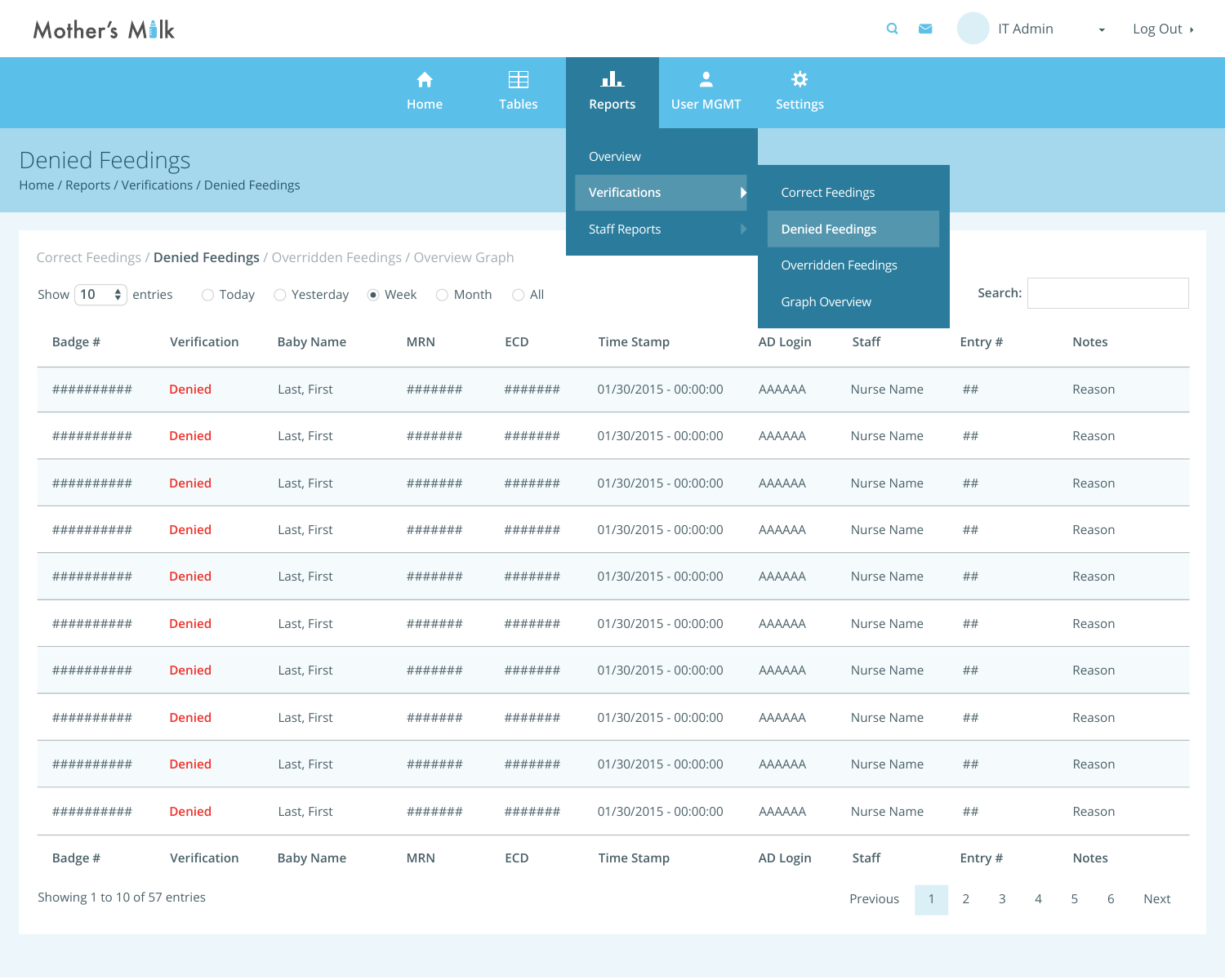| Mother's Milk                                                             |                  |                      |                      |                      |                         |                                              |                       | $\mathbf Q$<br>$\triangleright$ | IT Admin                                         | Log Out<br>$\blacktriangledown$ |
|---------------------------------------------------------------------------|------------------|----------------------|----------------------|----------------------|-------------------------|----------------------------------------------|-----------------------|---------------------------------|--------------------------------------------------|---------------------------------|
|                                                                           |                  |                      | A<br>Home            | 田<br><b>Tables</b>   | ıL<br><b>Reports</b>    | $\overline{\phantom{a}}$<br><b>User MGMT</b> | ☆<br><b>Settings</b>  |                                 |                                                  |                                 |
| Overridden Feedings                                                       |                  |                      |                      |                      | Overview                |                                              |                       |                                 |                                                  |                                 |
| Home / Reports / Verifications / Overridden Feedings                      |                  |                      | <b>Verifications</b> |                      | <b>Correct Feedings</b> |                                              |                       |                                 |                                                  |                                 |
|                                                                           |                  |                      |                      | <b>Staff Reports</b> |                         | <b>Denied Feedings</b>                       |                       |                                 |                                                  |                                 |
| Correct Feedings / Denied Feedings / Overridden Feedings / Overview Graph |                  |                      |                      |                      |                         | <b>Overridden Feedings</b>                   |                       |                                 |                                                  |                                 |
| Show $10$<br>$\rightarrow$   entries                                      | $\bigcirc$ Today | $\bigcirc$ Yesterday | ● Week<br>◯ Month    | $\bigcirc$ All       |                         |                                              | <b>Graph Overview</b> |                                 | Search:                                          |                                 |
| Badge #                                                                   | Verification     | <b>Baby Name</b>     | <b>MRN</b>           | <b>ECD</b>           | <b>Time Stamp</b>       |                                              | <b>AD Login</b>       | <b>Staff</b>                    | Entry #                                          | <b>Notes</b>                    |
| ##########                                                                | Overridden       | Last, First          | #######              | #######              |                         | 01/30/2015 - 00:00:00                        | <b>AAAAAA</b>         | <b>Nurse Name</b>               | ##                                               | Reason                          |
| ##########                                                                | Overridden       | Last, First          | #######              | #######              |                         | 01/30/2015 - 00:00:00                        | <b>AAAAAA</b>         | <b>Nurse Name</b>               | ##                                               | Reason                          |
| ##########                                                                | Overridden       | Last, First          | #######              | #######              |                         | 01/30/2015 - 00:00:00                        | <b>AAAAAA</b>         | <b>Nurse Name</b>               | ##                                               | Reason                          |
| ##########                                                                | Overridden       | Last, First          | #######              | #######              |                         | 01/30/2015 - 00:00:00                        | <b>AAAAAA</b>         | Nurse Name                      | ##                                               | Reason                          |
| ##########                                                                | Overridden       | Last, First          | #######              | #######              |                         | 01/30/2015 - 00:00:00                        | <b>AAAAAA</b>         | Nurse Name                      | ##                                               | Reason                          |
| ##########                                                                | Overridden       | Last, First          | #######              | #######              |                         | 01/30/2015 - 00:00:00                        | <b>AAAAAA</b>         | Nurse Name                      | ##                                               | Reason                          |
| ##########                                                                | Overridden       | Last, First          | #######              | #######              |                         | 01/30/2015 - 00:00:00                        | <b>AAAAAA</b>         | <b>Nurse Name</b>               | ##                                               | Reason                          |
| ##########                                                                | Overridden       | Last, First          | #######              | #######              |                         | 01/30/2015 - 00:00:00                        | <b>AAAAAA</b>         | <b>Nurse Name</b>               | ##                                               | Reason                          |
| ###########                                                               | Overridden       | Last, First          | #######              | #######              |                         | 01/30/2015 - 00:00:00                        | <b>AAAAAA</b>         | Nurse Name                      | ##                                               | Reason                          |
| ##########                                                                | Overridden       | Last, First          | #######              | #######              |                         | 01/30/2015 - 00:00:00                        | <b>AAAAAA</b>         | <b>Nurse Name</b>               | ##                                               | Reason                          |
| Badge #                                                                   | Verification     | <b>Baby Name</b>     | <b>MRN</b>           | <b>ECD</b>           | <b>Time Stamp</b>       |                                              | <b>AD Login</b>       | <b>Staff</b>                    | Entry #                                          | <b>Notes</b>                    |
| Showing 1 to 10 of 57 entries                                             |                  |                      |                      |                      |                         |                                              |                       | Previous                        | $\overline{2}$<br>$\mathsf{3}$<br>$\overline{4}$ | 5 <sup>5</sup><br>Next<br>6     |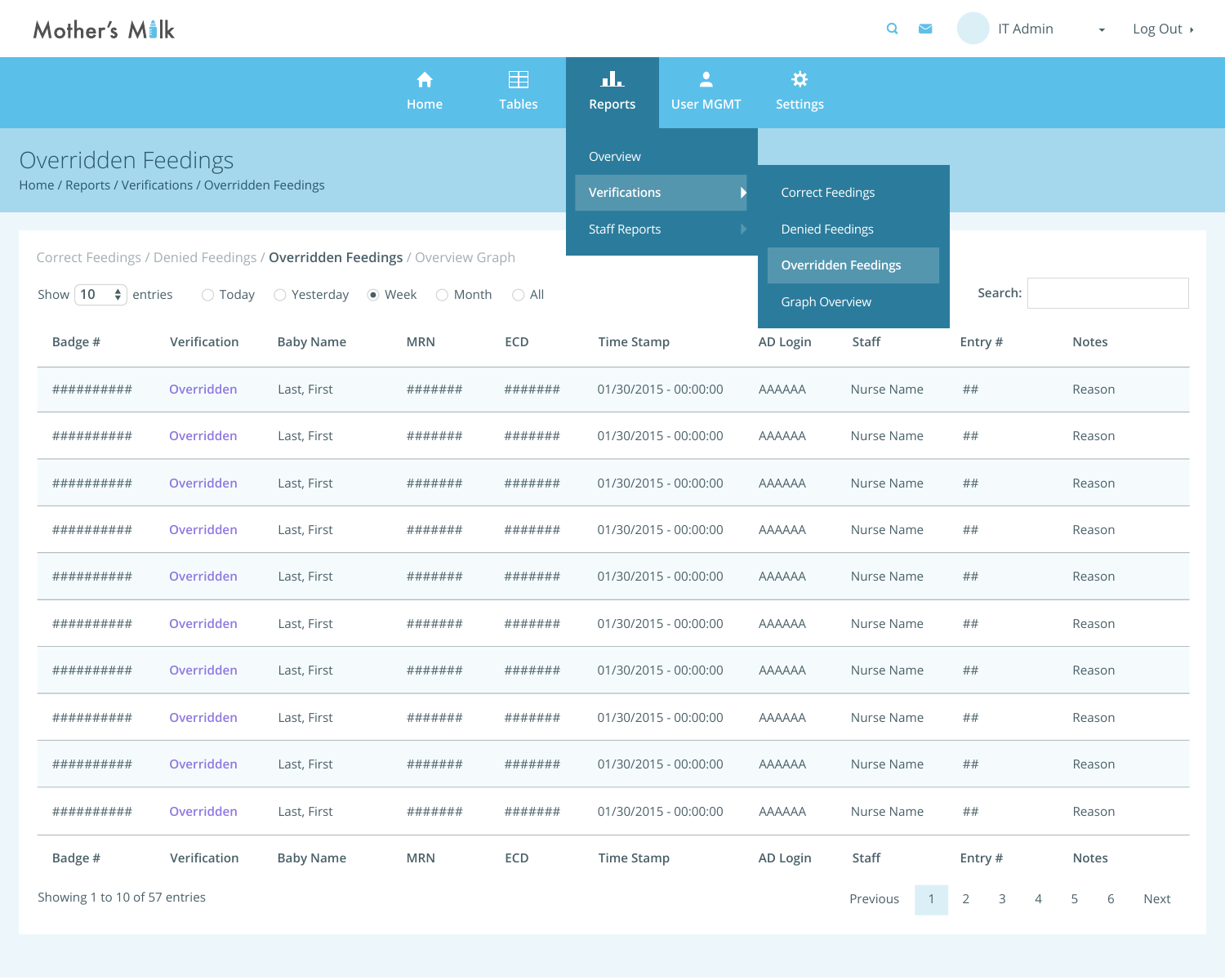| Mother's Milk         |                                                                                                                                                   |                          |                     |                          |                           |                                  |                                                                        | $\overline{Q}$<br>$\triangleright$ | <b>IT Admin</b> | Log Out $\rightarrow$<br>$\blacktriangledown$ . |
|-----------------------|---------------------------------------------------------------------------------------------------------------------------------------------------|--------------------------|---------------------|--------------------------|---------------------------|----------------------------------|------------------------------------------------------------------------|------------------------------------|-----------------|-------------------------------------------------|
|                       |                                                                                                                                                   |                          | $\bigwedge$<br>Home | 田<br><b>Tables</b>       | ak.<br><b>Reports</b>     | $\mathbf{L}$<br><b>User MGMT</b> | ☆<br><b>Settings</b>                                                   |                                    |                 |                                                 |
| <b>Graph Overview</b> | Home / Reports / Verifications / Graph Overview                                                                                                   |                          |                     |                          | Overview<br>Verifications |                                  | <b>Correct Feedings</b>                                                |                                    |                 |                                                 |
| $\bigcirc$ Today      | Correct Feedings / Denied Feedings / Overridden Feedings / Graph Overview<br>$\bigcirc$ Yesterday $\bigcirc$ Week $\bigcirc$ Month $\bigcirc$ All |                          |                     |                          | <b>Staff Reports</b>      |                                  | <b>Denied Feedings</b><br>Overridden Feedings<br><b>Graph Overview</b> |                                    | Search:         |                                                 |
|                       |                                                                                                                                                   |                          |                     |                          | Week of MM/DD to MM/DD    |                                  |                                                                        |                                    |                 |                                                 |
|                       |                                                                                                                                                   |                          |                     | $\bigcirc$ Correct: #### | O Denied: ##              | $\bigcirc$ Overridden: ##        |                                                                        |                                    |                 |                                                 |
| 225                   |                                                                                                                                                   |                          |                     |                          |                           |                                  |                                                                        |                                    |                 | 225                                             |
| 200                   |                                                                                                                                                   |                          |                     |                          |                           |                                  |                                                                        |                                    |                 | 200                                             |
| 175                   |                                                                                                                                                   |                          |                     |                          |                           |                                  |                                                                        |                                    |                 | 175                                             |
| 150                   |                                                                                                                                                   |                          |                     |                          |                           |                                  |                                                                        |                                    |                 | 150                                             |
| 125                   |                                                                                                                                                   |                          |                     |                          |                           |                                  |                                                                        |                                    |                 | 125                                             |
| 100                   |                                                                                                                                                   |                          |                     |                          |                           |                                  |                                                                        |                                    |                 | 100                                             |
| 75                    |                                                                                                                                                   |                          |                     |                          |                           |                                  |                                                                        |                                    |                 | 75                                              |
| 50                    |                                                                                                                                                   |                          |                     |                          |                           |                                  |                                                                        |                                    |                 | 50                                              |
| 25                    |                                                                                                                                                   |                          |                     |                          |                           |                                  |                                                                        |                                    |                 | 25                                              |
| $\overline{0}$        | ##<br>$\# \#$<br>##                                                                                                                               | $\# \#$<br>$\# \#$<br>## | ##<br>##            | $\# \#$                  | ##<br>##<br>##            | ##<br>##                         | $\# \#$<br>##                                                          | ##<br>##                           | ##<br>##<br>##  | $\overline{0}$                                  |
|                       | MM-DD                                                                                                                                             | MM-DD                    | MM-DD               |                          | MM-DD                     | MM-DD                            |                                                                        | MM-DD                              | MM-DD           |                                                 |

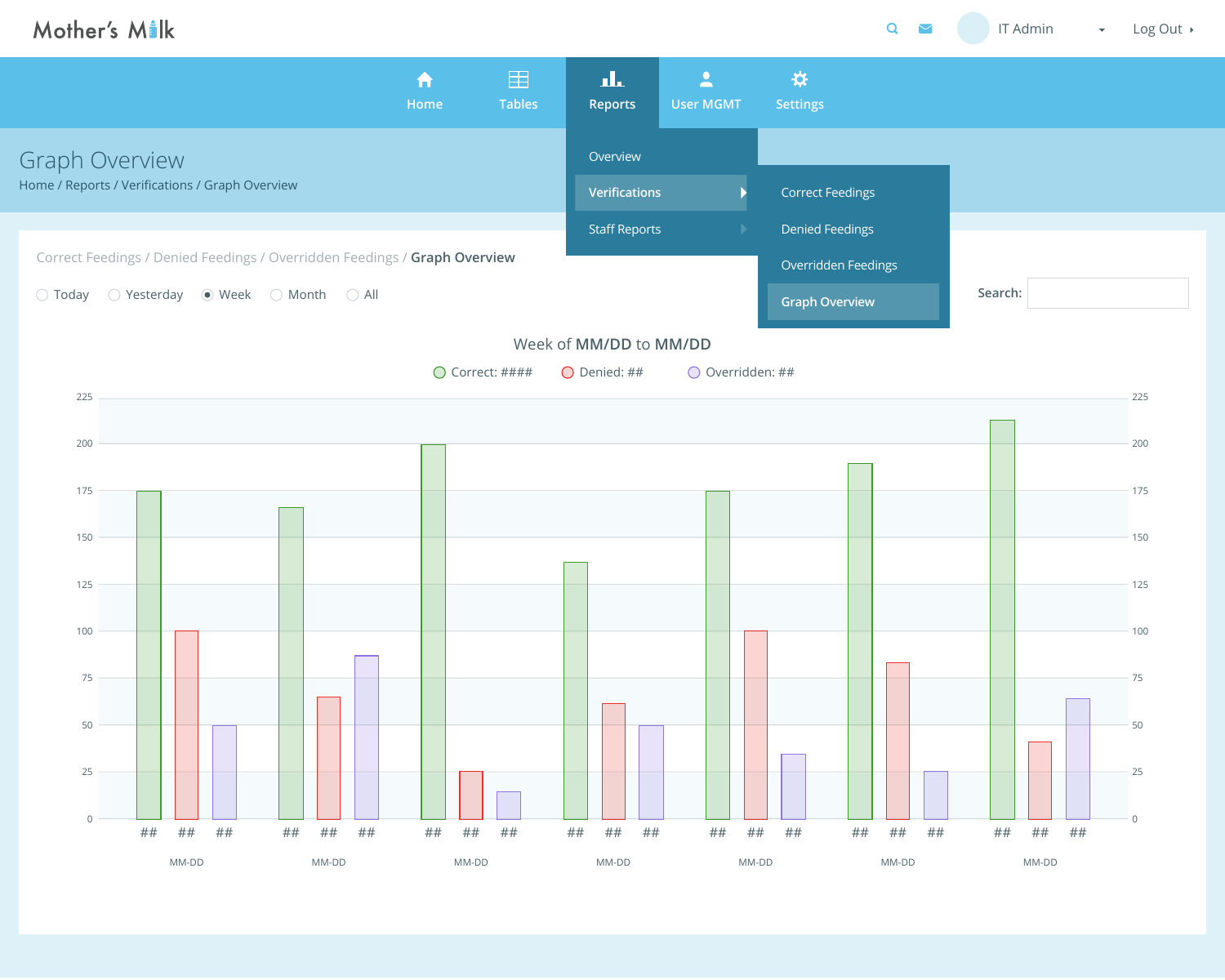| Q        |                                   | IT Admin        | Log Out >         |  |
|----------|-----------------------------------|-----------------|-------------------|--|
|          |                                   |                 |                   |  |
|          |                                   |                 |                   |  |
| ort      |                                   |                 |                   |  |
| f Report | <b>Search by date:</b> Start Date | <b>End Date</b> | $\blacklozenge$   |  |
|          |                                   |                 | $\blacklozenge$   |  |
|          |                                   |                 | 45k<br>$-40k$     |  |
|          |                                   |                 | 35k               |  |
|          |                                   |                 | $-30k$            |  |
|          |                                   |                 | 25k<br>20k        |  |
|          |                                   |                 | 15k               |  |
|          |                                   |                 | 10k               |  |
|          |                                   |                 | 5k<br>$\mathbf 0$ |  |

|                                                         | A<br>Home        | 田<br><b>Tables</b> | ዹ<br>Reports              | $\mathbf{L}$<br>User MGMT | ☆<br><b>Settings</b>     |                 |                   |
|---------------------------------------------------------|------------------|--------------------|---------------------------|---------------------------|--------------------------|-----------------|-------------------|
| Full Staff Report<br>Home / Reports / Full Staff Report |                  |                    | Overview<br>Verifications |                           |                          |                 |                   |
|                                                         |                  |                    | <b>Staff Reports</b>      | $\blacktriangleright$     | <b>Full Staff Report</b> |                 |                   |
| <b>Full Staff Report</b>                                |                  |                    |                           |                           | Individual Staff Report  |                 |                   |
| ○ Today ○ Yesterday ○ Week ○ Month ● All                |                  |                    |                           |                           |                          | search by date: | <b>Start Date</b> |
| <b>Full Screen</b><br><b>Print Preview</b>              |                  |                    | <b>Total: 40202</b>       |                           |                          |                 | <b>End Date</b>   |
|                                                         | ◯ Correct: 39906 |                    | O Denied: 294             | O Overridden: 2           |                          |                 |                   |
| 45k                                                     |                  |                    |                           |                           |                          |                 |                   |
| 40k                                                     |                  |                    |                           |                           |                          |                 |                   |
|                                                         |                  |                    |                           |                           |                          |                 |                   |
| 35k                                                     |                  |                    |                           |                           |                          |                 |                   |
| 30k                                                     |                  |                    |                           |                           |                          |                 |                   |
| 25k                                                     |                  |                    |                           |                           |                          |                 |                   |
|                                                         |                  |                    |                           |                           |                          |                 |                   |
| 20k                                                     |                  |                    |                           |                           |                          |                 |                   |
| 15k                                                     |                  |                    |                           |                           |                          |                 |                   |
| 10k                                                     |                  |                    |                           |                           |                          |                 |                   |
|                                                         |                  |                    |                           |                           |                          |                 |                   |
| 5k                                                      |                  |                    |                           |                           |                          |                 |                   |
| $\overline{0}$                                          |                  |                    |                           |                           |                          |                 |                   |
|                                                         | 39906            |                    | 294<br>Total: 40202       |                           | $\overline{2}$           |                 |                   |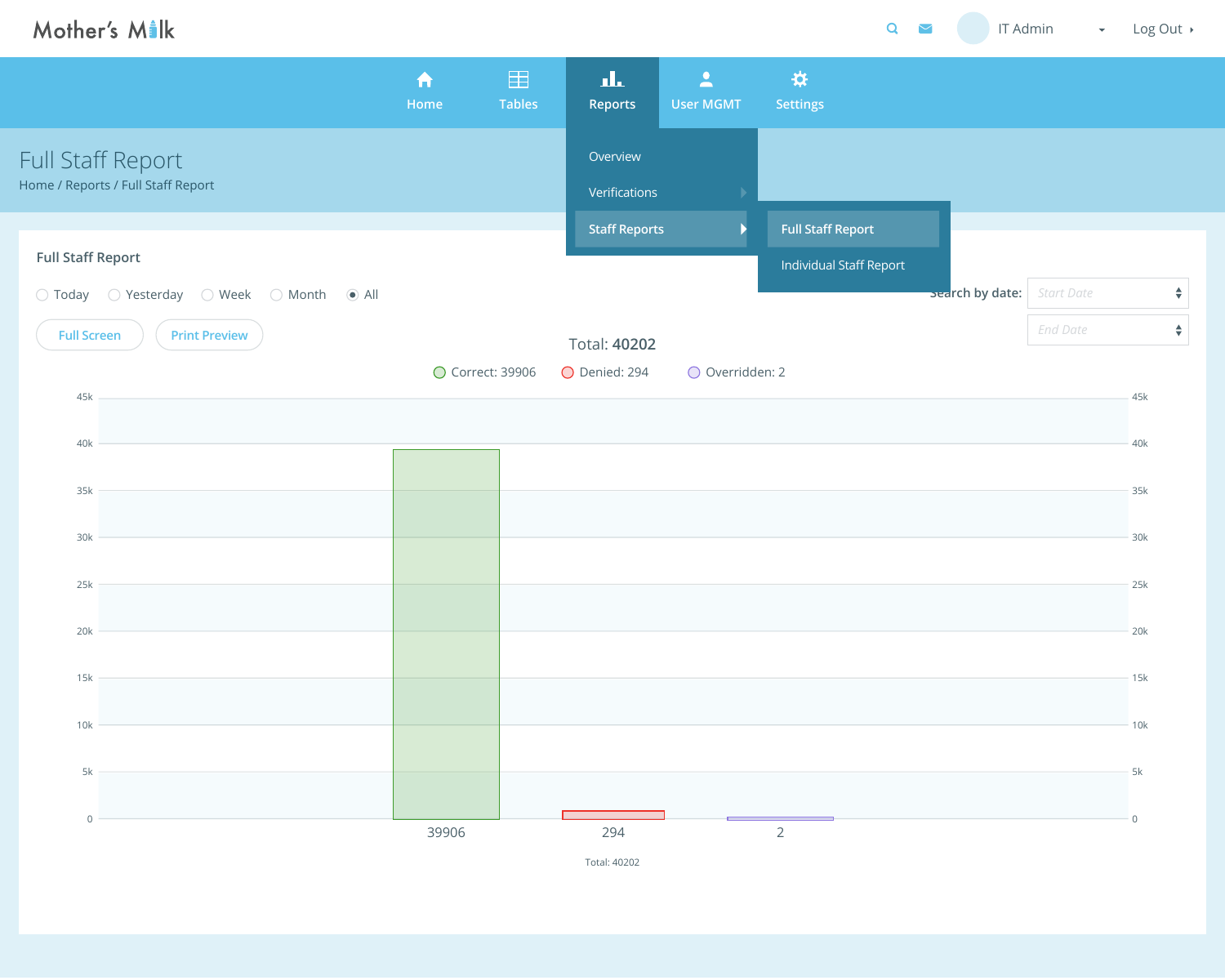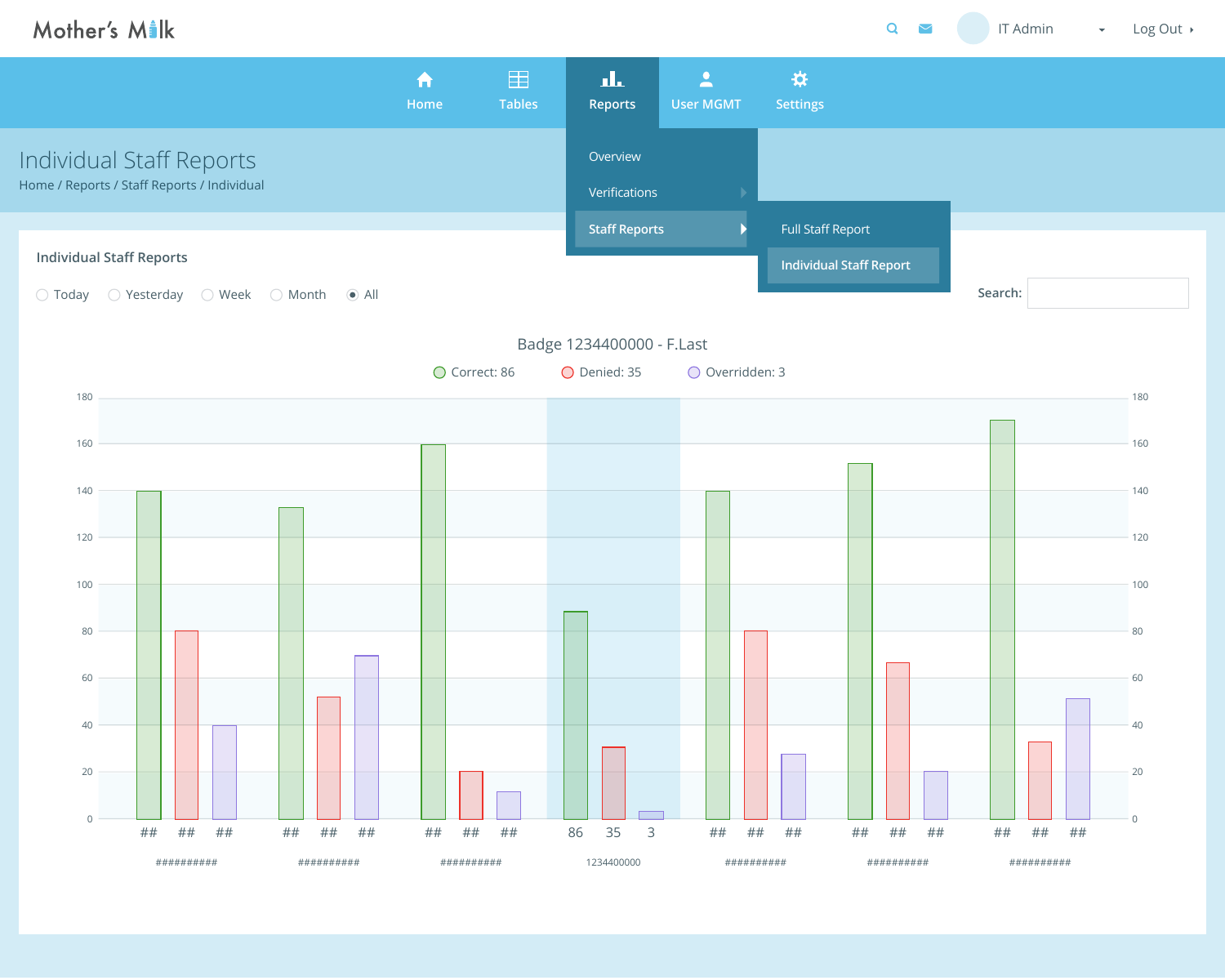### **Registered IT Administrators**

Show | **10**  $\div$  | entries

| <b>Name</b>                   | Role                    | Badge # | Employee #                                                   | <b>Actions</b> |  |  |
|-------------------------------|-------------------------|---------|--------------------------------------------------------------|----------------|--|--|
| Last Name, First Name         | <b>IT Administrator</b> | ####### | #######                                                      | View / Delete  |  |  |
| Last Name, First Name         | <b>IT Administrator</b> | ####### | #######                                                      | View / Delete  |  |  |
| Last Name, First Name         | <b>IT Administrator</b> | ####### | #######                                                      | View / Delete  |  |  |
| Last Name, First Name         | <b>IT Administrator</b> | ####### | #######                                                      | View / Delete  |  |  |
| Last Name, First Name         | <b>IT Administrator</b> | ####### | #######                                                      | View / Delete  |  |  |
| Last Name, First Name         | <b>IT Administrator</b> | ####### | #######                                                      | View / Delete  |  |  |
| Last Name, First Name         | <b>IT Administrator</b> | ####### | #######                                                      | View / Delete  |  |  |
| Last Name, First Name         | <b>IT Administrator</b> | ####### | #######                                                      | View / Delete  |  |  |
| Last Name, First Name         | <b>IT Administrator</b> | ####### | #######                                                      | View / Delete  |  |  |
| Last Name, First Name         | <b>IT Administrator</b> | ####### | #######                                                      | View / Delete  |  |  |
| Name                          | Role                    | Badge # | Employee #                                                   | <b>Actions</b> |  |  |
| Showing 1 to 10 of 57 entries |                         |         | $\overline{2}$<br>Previous<br>$\mathsf{3}$<br>$\overline{4}$ | 5<br>6<br>Next |  |  |



| <b>IT Staff</b>            |  |
|----------------------------|--|
| <b>Nurse Administrator</b> |  |
| <b>Nurse Staff</b>         |  |
| search.                    |  |

|                                                    | A<br>Home | H<br><b>Tables</b> | лL.<br><b>Reports</b> | User MGMT                      | ☆<br><b>Settings</b> |
|----------------------------------------------------|-----------|--------------------|-----------------------|--------------------------------|----------------------|
| Manage IT Administrators                           |           |                    |                       | <b>View &amp; Manage Users</b> |                      |
| Home / User Management / View & Manage / IT Admins |           |                    |                       | <b>Add Users</b>               |                      |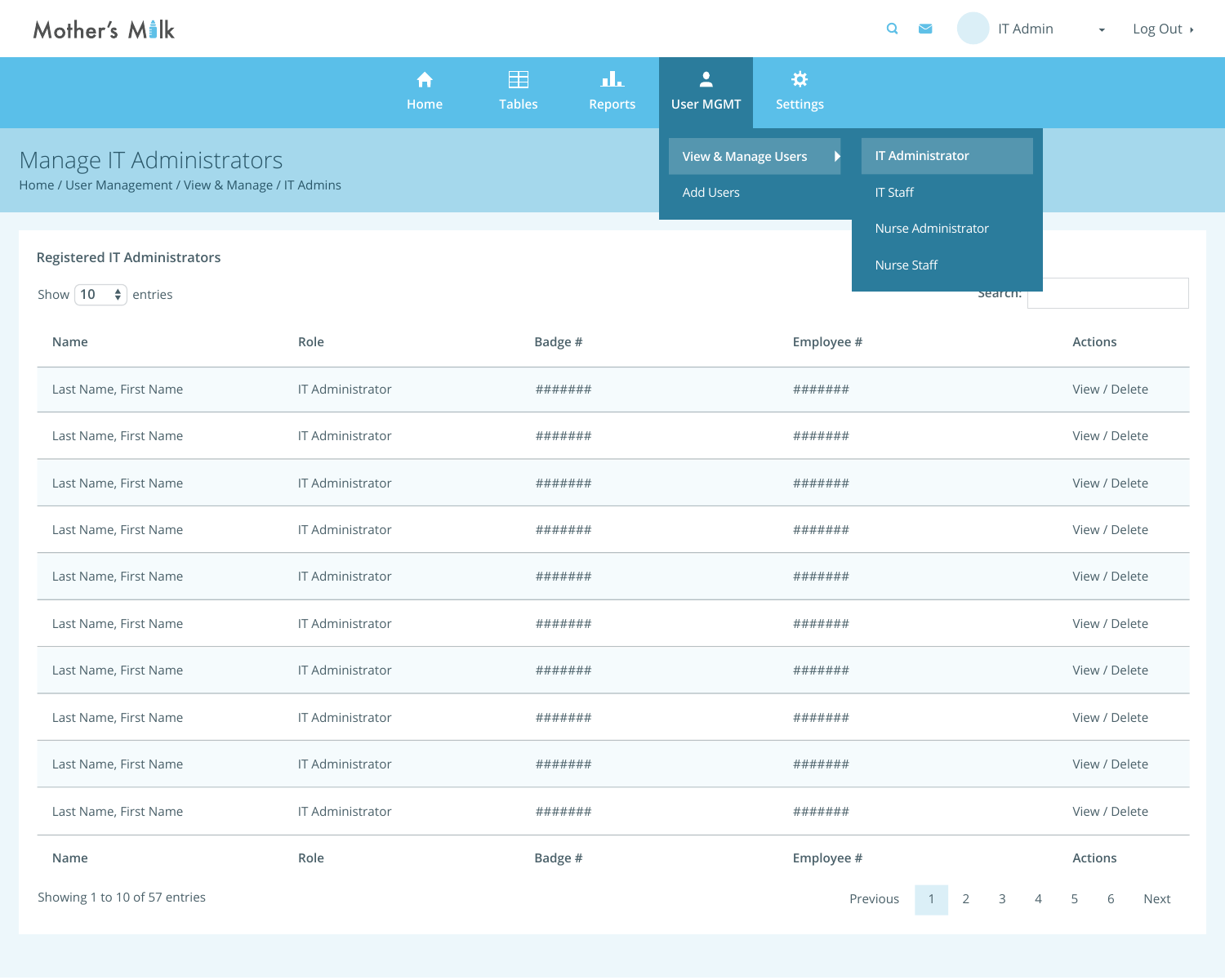### **Registered IT Staff**

Show | **10**  $\div$  | entries

| <b>Name</b>                   | Role            | Badge # | Employee #                                        | <b>Actions</b>               |  |  |
|-------------------------------|-----------------|---------|---------------------------------------------------|------------------------------|--|--|
| Last Name, First Name         | <b>IT Staff</b> | ####### | #######                                           | View / Delete                |  |  |
| Last Name, First Name         | <b>IT Staff</b> | ####### | #######                                           | View / Delete                |  |  |
| Last Name, First Name         | <b>IT Staff</b> | ####### | #######                                           | View / Delete                |  |  |
| Last Name, First Name         | <b>IT Staff</b> | ####### | #######                                           | View / Delete                |  |  |
| Last Name, First Name         | <b>IT Staff</b> | ####### | #######                                           | View / Delete                |  |  |
| Last Name, First Name         | <b>IT Staff</b> | ####### | #######                                           | View / Delete                |  |  |
| Last Name, First Name         | <b>IT Staff</b> | ####### | #######                                           | View / Delete                |  |  |
| Last Name, First Name         | <b>IT Staff</b> | ####### | #######                                           | View / Delete                |  |  |
| Last Name, First Name         | <b>IT Staff</b> | ####### | #######                                           | View / Delete                |  |  |
| Last Name, First Name         | <b>IT Staff</b> | ####### | #######                                           | View / Delete                |  |  |
| Name                          | Role            | Badge # | Employee #                                        | <b>Actions</b>               |  |  |
| Showing 1 to 10 of 57 entries |                 |         | Previous<br>$\overline{2}$<br>3<br>$\overline{4}$ | $5\overline{)}$<br>Next<br>6 |  |  |



| <b>IT Staff</b>     |  |
|---------------------|--|
| Nurse Administrator |  |
| <b>Nurse Staff</b>  |  |
| search.             |  |

|                                                   | fi<br>Home | 臣<br><b>Tables</b> | лЬ<br><b>Reports</b> | $\mathbf{L}$<br><b>User MGMT</b> | ☆<br><b>Settings</b> |
|---------------------------------------------------|------------|--------------------|----------------------|----------------------------------|----------------------|
| Manage IT Staff                                   |            |                    |                      | View & Manage Users              |                      |
| Home / User Management / View & Manage / IT Staff |            |                    |                      | <b>Add Users</b>                 |                      |
|                                                   |            |                    |                      |                                  |                      |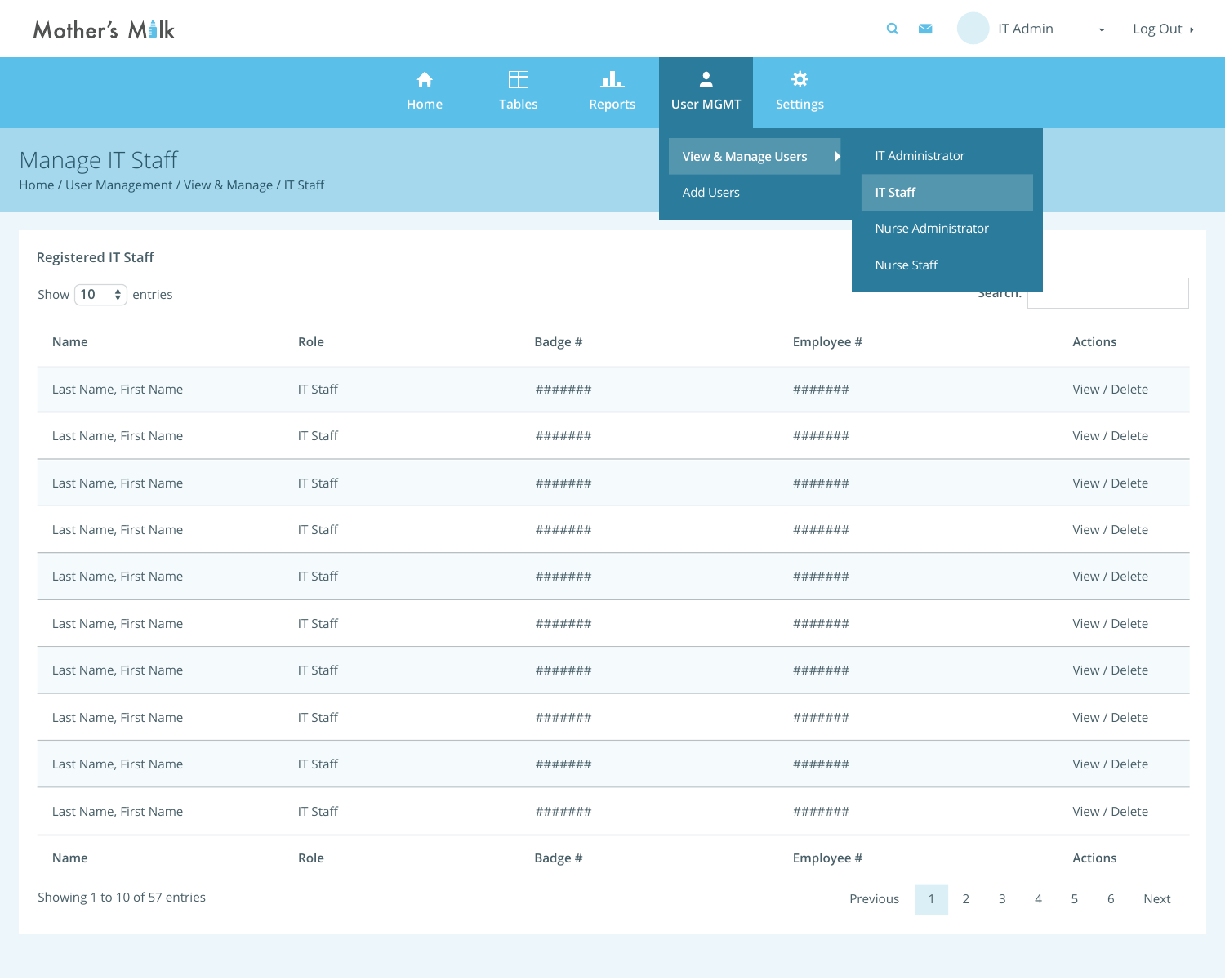### **Registered Nurse Administrators**

Show | **10**  $\div$  | entries

| Name                          | Role                | Badge # | Employee #                                        | <b>Actions</b>               |
|-------------------------------|---------------------|---------|---------------------------------------------------|------------------------------|
| Last Name, First Name         | Nurse Administrator | ####### | #######                                           | View / Delete                |
| Last Name, First Name         | Nurse Administrator | ####### | #######                                           | View / Delete                |
| Last Name, First Name         | Nurse Administrator | ####### | #######                                           | View / Delete                |
| Last Name, First Name         | Nurse Administrator | ####### | #######                                           | View / Delete                |
| Last Name, First Name         | Nurse Administrator | ####### | #######                                           | View / Delete                |
| Last Name, First Name         | Nurse Administrator | ####### | #######                                           | View / Delete                |
| Last Name, First Name         | Nurse Administrator | ####### | #######                                           | View / Delete                |
| Last Name, First Name         | Nurse Administrator | ####### | #######                                           | View / Delete                |
| Last Name, First Name         | Nurse Administrator | ####### | #######                                           | View / Delete                |
| Last Name, First Name         | Nurse Administrator | ####### | #######                                           | View / Delete                |
| Name                          | Role                | Badge # | Employee #                                        | <b>Actions</b>               |
| Showing 1 to 10 of 57 entries |                     |         | $\overline{2}$<br>3<br>Previous<br>$\overline{4}$ | $5\overline{)}$<br>6<br>Next |

| <b>IT Administrator</b>    |  |
|----------------------------|--|
| <b>IT Staff</b>            |  |
| <b>Nurse Administrator</b> |  |
| <b>Nurse Staff</b>         |  |
| bear                       |  |

| A<br><b>Home</b> | Ħ<br><b>Tables</b> | п.<br><b>Reports</b> | <b>User MGMT</b> | ☆<br><b>Settings</b> |                                |
|------------------|--------------------|----------------------|------------------|----------------------|--------------------------------|
|                  |                    |                      |                  |                      |                                |
|                  |                    |                      | <b>Add Users</b> |                      |                                |
|                  |                    |                      |                  |                      | <b>View &amp; Manage Users</b> |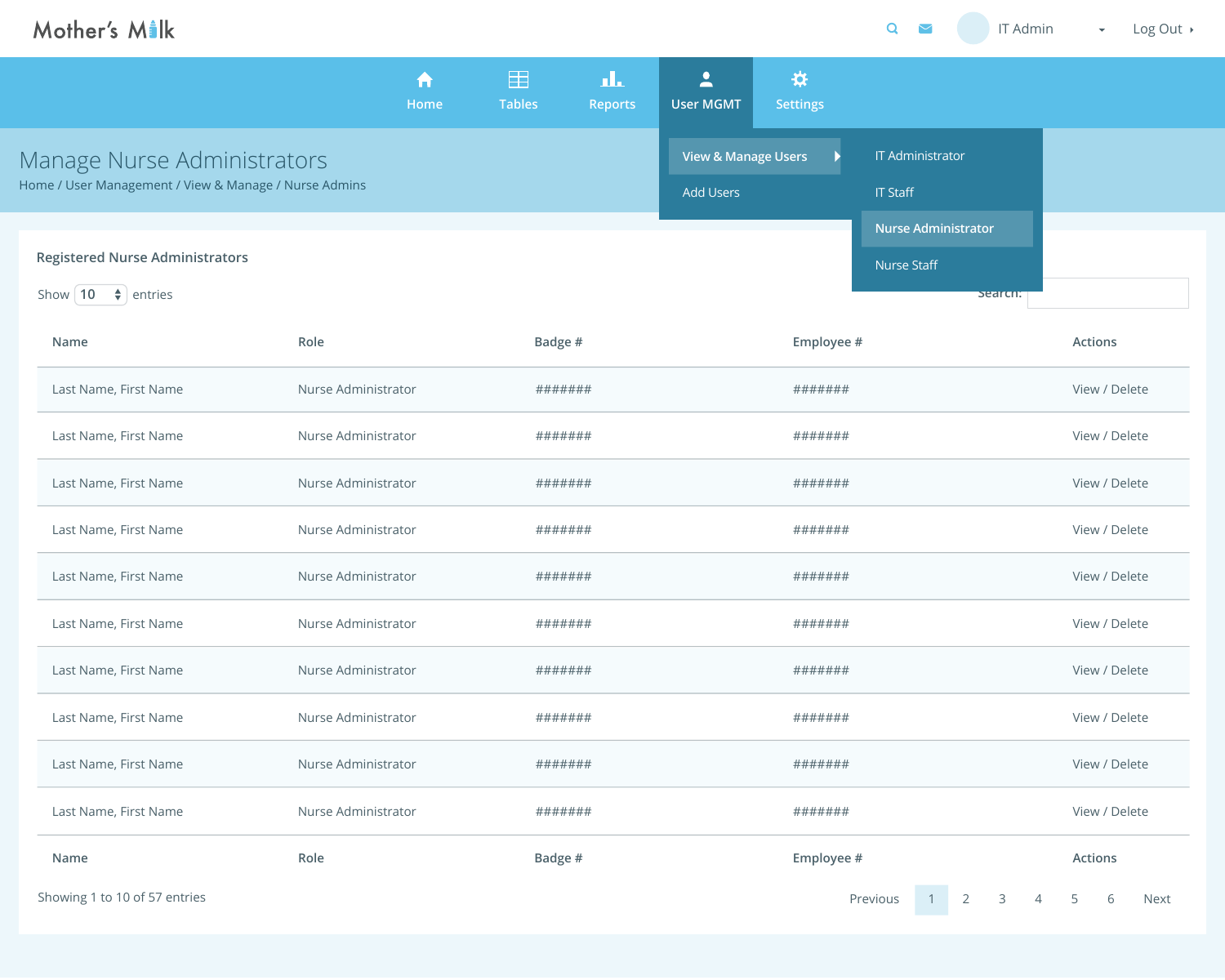

### **Registered Nurse Staff**

Show | **10**  $\div$  | entries

| <b>Name</b>                   | Role        | Badge # | Employee #                                                   | <b>Actions</b>               |
|-------------------------------|-------------|---------|--------------------------------------------------------------|------------------------------|
| Last Name, First Name         | Nurse Staff | ####### | #######                                                      | View / Delete                |
| Last Name, First Name         | Nurse Staff | ####### | #######                                                      | View / Delete                |
| Last Name, First Name         | Nurse Staff | ####### | #######                                                      | View / Delete                |
| Last Name, First Name         | Nurse Staff | ####### | ########                                                     | View / Delete                |
| Last Name, First Name         | Nurse Staff | ####### | #######                                                      | View / Delete                |
| Last Name, First Name         | Nurse Staff | ####### | #######                                                      | View / Delete                |
| Last Name, First Name         | Nurse Staff | ####### | #######                                                      | View / Delete                |
| Last Name, First Name         | Nurse Staff | ####### | #######                                                      | View / Delete                |
| Last Name, First Name         | Nurse Staff | ####### | #######                                                      | View / Delete                |
| Last Name, First Name         | Nurse Staff | ####### | #######                                                      | View / Delete                |
| Name                          | Role        | Badge # | Employee #                                                   | <b>Actions</b>               |
| Showing 1 to 10 of 57 entries |             |         | Previous<br>$\overline{2}$<br>$\mathsf{3}$<br>$\overline{4}$ | $5\overline{)}$<br>6<br>Next |

| <b>IT Administrator</b>    |  |
|----------------------------|--|
| <b>IT Staff</b>            |  |
| <b>Nurse Administrator</b> |  |
| <b>Nurse Staff</b>         |  |
| search.                    |  |

|                                                      | fi<br>Home | Ħ<br><b>Tables</b> | ПL.<br><b>Reports</b> | <b>User MGMT</b>               | ☆<br><b>Settings</b> |
|------------------------------------------------------|------------|--------------------|-----------------------|--------------------------------|----------------------|
| Manage Nurse Staff                                   |            |                    |                       | <b>View &amp; Manage Users</b> |                      |
| Home / User Management / View & Manage / Nurse Staff |            |                    |                       | <b>Add Users</b>               |                      |
|                                                      |            |                    |                       |                                |                      |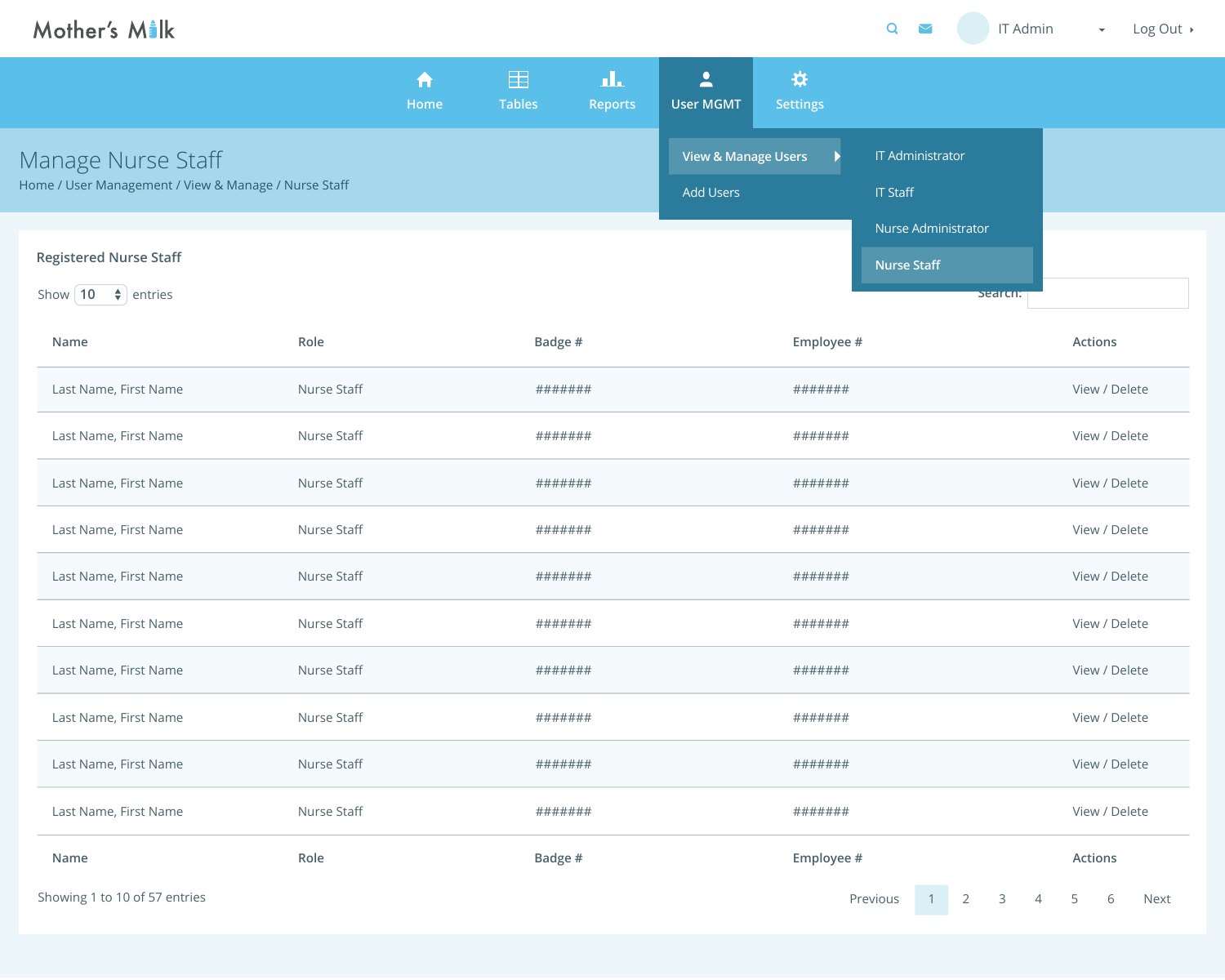| $\overline{Q}$<br>$\sum$ | <b>IT Admin</b> | $\mathcal{L}(\mathbf{w})$ | Log Out $\rightarrow$ |
|--------------------------|-----------------|---------------------------|-----------------------|
|                          |                 |                           |                       |
|                          |                 |                           |                       |
|                          |                 |                           |                       |



| <b>Add User</b>   |               |
|-------------------|---------------|
| Job Role          | ♦             |
| <b>First Name</b> |               |
| <b>Last Name</b>  |               |
| Badge #           |               |
| Employee #        |               |
|                   | <b>Submit</b> |